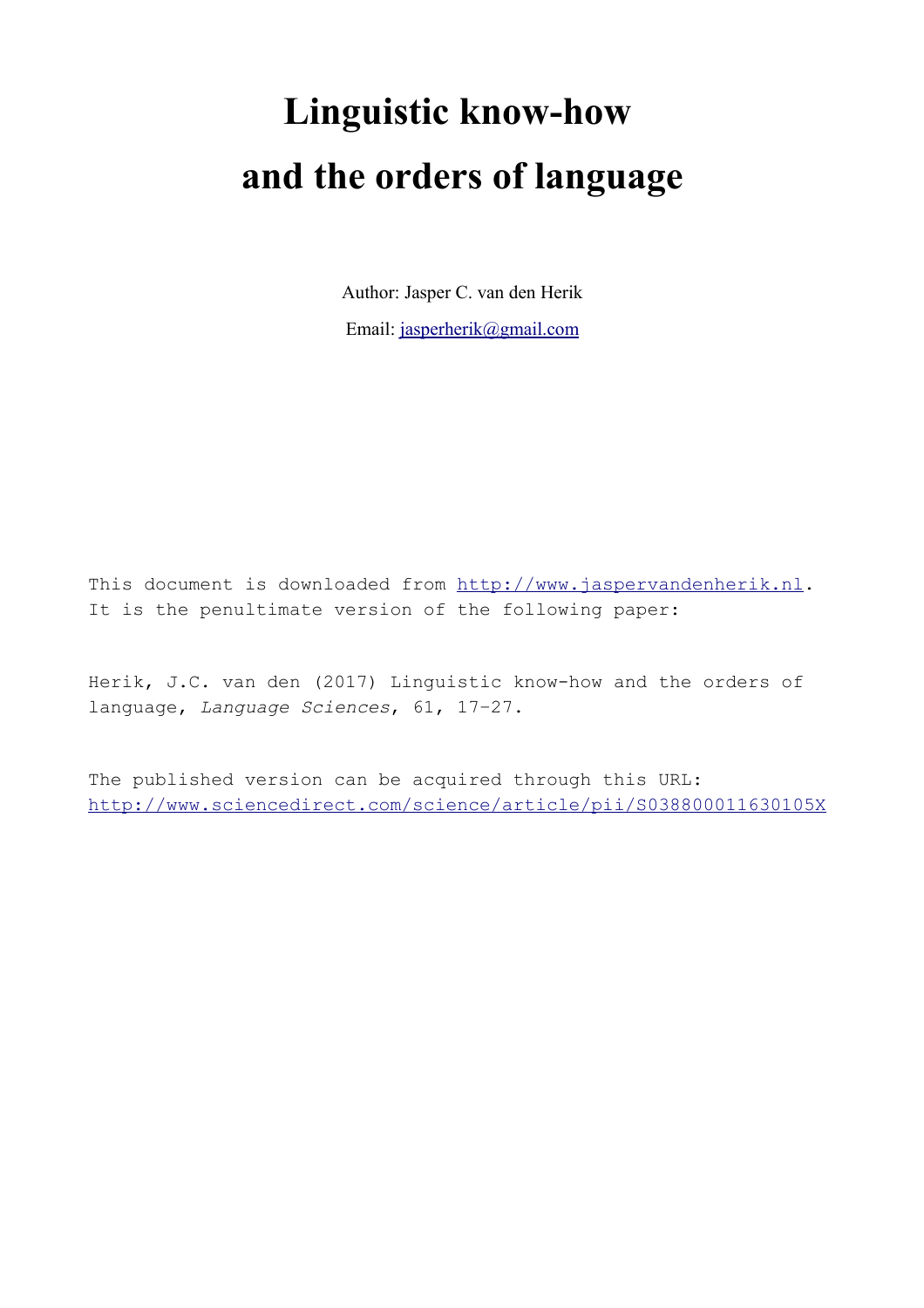# **Linguistic know-how and the orders of language**

Jasper C. van den Herik Faculty of Philosophy Erasmus University of Rotterdam Email: [jasperherik@gmail.com](mailto:jasperherik@gmail.com)

**Word-count:** 8788 ex. abstract and references.

#### **Abstract**

This paper proposes an account of linguistic knowledge in terms of knowing-how, starting from Love's seminal distinction between first-order linguistic activity and second-order (or metalinguistic) practices. Metalinguistic practices are argued to be constitutive of linguistic knowledge. Skilful linguistic behaviour is subject to correction based on criterial support provided through metalinguistic practices. Linguistic know-how is knowing-how to provide and to recognise criterial support for first-order linguistic activity. I conclude that participation in first-order linguistic activity requires a critical reflective attitude, which implies that all first-order linguistic activity has a second-order dimension.

#### **Highlights**

- An account of linguistic knowledge in terms of knowing-how is proposed.
- Metalinguistic practices are argued to be constitutive of linguistic knowledge.
- The distinction between first-order linguistic activity and second-order practices is clarified.

#### **Keywords**

linguistic knowledge; knowing-how; criterial relations; integrational linguistics; Love, Nigel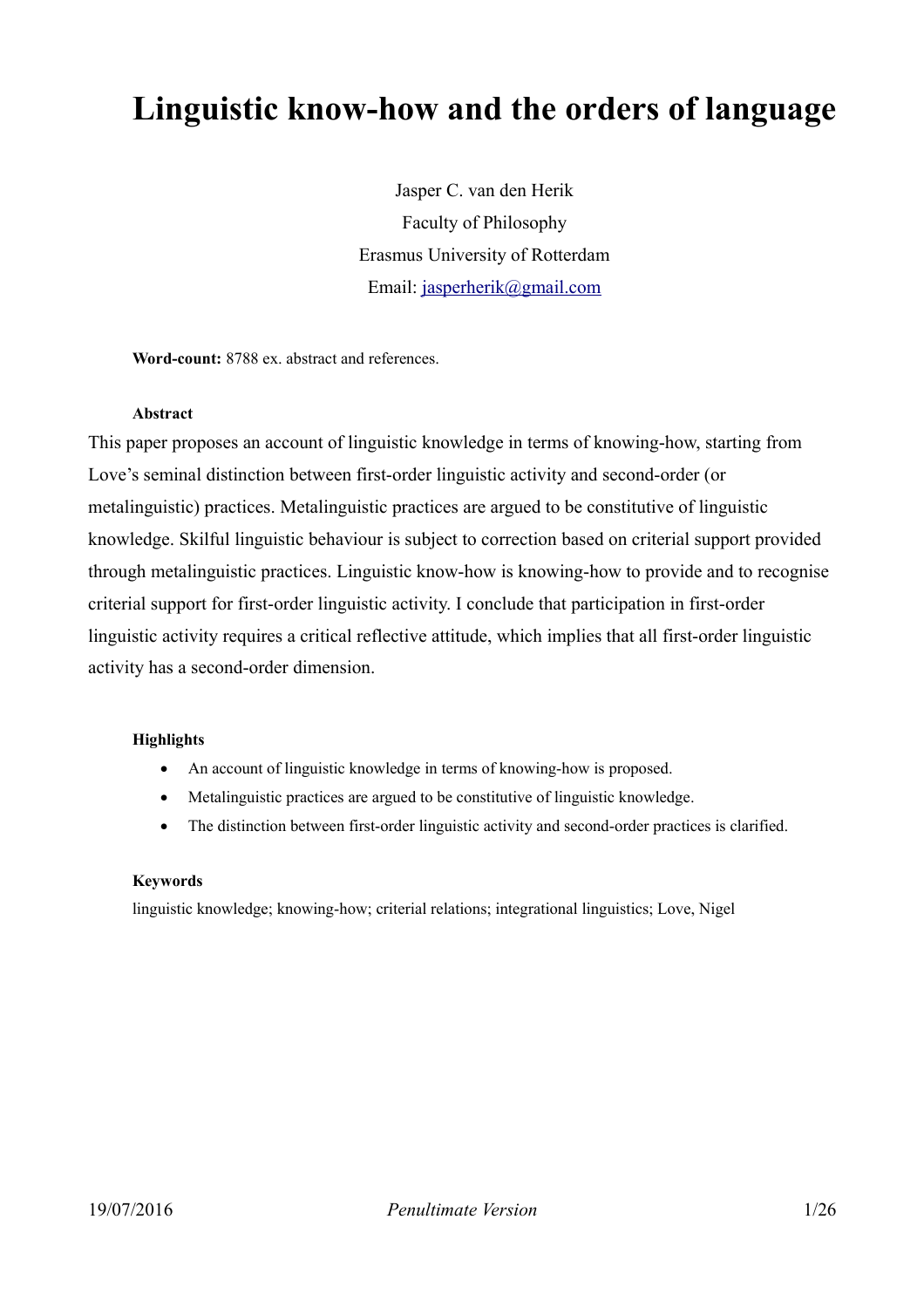# **0 Introduction**

Humans exhibit linguistic behaviour: we speak, listen, write, and read.<sup>[1](#page-2-0)</sup> Philosophers and linguists typically assume that this behaviour has to be explained with reference to *linguistic knowledge*. This knowledge is traditionally considered to be theoretical knowledge of *a language*, which in turn is understood as a complex system of rules and principles (Barber 2003). On what Matthews (2003: 189) calls the *received view*, linguistic knowledge consists of 'an explicit internal representation of these rules and principles.' However, proponents of a radical embodied approach to cognition have recently mounted a thorough attack on the idea that cognitive processes, which include those in linguistic communication, should be explained in terms of internal representations.<sup>[2](#page-2-1)</sup> If there are indeed no internal representations, the received view of linguistic knowledge cannot be correct. However, as of yet, no alternative account of linguistic knowledge has been proposed by these philosophers.

Integrational linguists<sup>[3](#page-2-2)</sup> have similarly argued that linguistic behaviour should not be explained in terms of knowledge of *a language*. Instead, the integrationist 'starts from the premise that communication proceeds by means of signs which are created at and for the moment of communicational exchange' (Wolf & Love 1993: 313). This implies that every episode of linguistic communication is unique and cannot be explained in terms of (knowledge of) decontextualised rules and principles. However, in explaining linguistic behaviour as context-sensitive language*making*, the integrationist does not turn a blind eye to our experience<sup>[4](#page-2-3)</sup> of recurrent linguistic units and the stability of their usage. Here Love's (1990) seminal distinction between first-order linguistic activity and second-order constructs comes into play: because we can reflect on first-order linguistic activity and perceive it to be repeatable,<sup>[5](#page-2-4)</sup> we can produce second-order constructs (e.g., word,

- <span id="page-2-3"></span>4 I use experience in the sense of perceptual experience, which can be explained in non-representational terms (e.g. Degenaar & Myin 2014). By linguistic experience I mean perceptual experience of language.
- <span id="page-2-4"></span>5 To perceive first-order linguistic activity to be repeatable is to 'embrace the possibility of "saying the same thing"'

<span id="page-2-0"></span><sup>1</sup> Spoken and written language are different phenomena, that constitute different cognitive domains (Kravchenko 2009). A more detailed investigation into the cognitive dynamics of speech and writing would require a seperate treatment of these domains. For the purposes of this paper however this is not relevant.

<span id="page-2-1"></span><sup>2</sup> See Hutto and Myin (2013) for the most thorough attack on representationalism and Chemero (2009) for a positive account of what a non-representational cognitive science could look like. These accounts can be traced to Enactivism as proposed by Varela, Thompson, and Rosch (1991) and Ecological Psychology as proposed by Gibson (1979).

<span id="page-2-2"></span><sup>3</sup> Although sometimes distinguished (e.g. Harris 1998:1), I shall use integrationism and integrational linguistics interchangeably.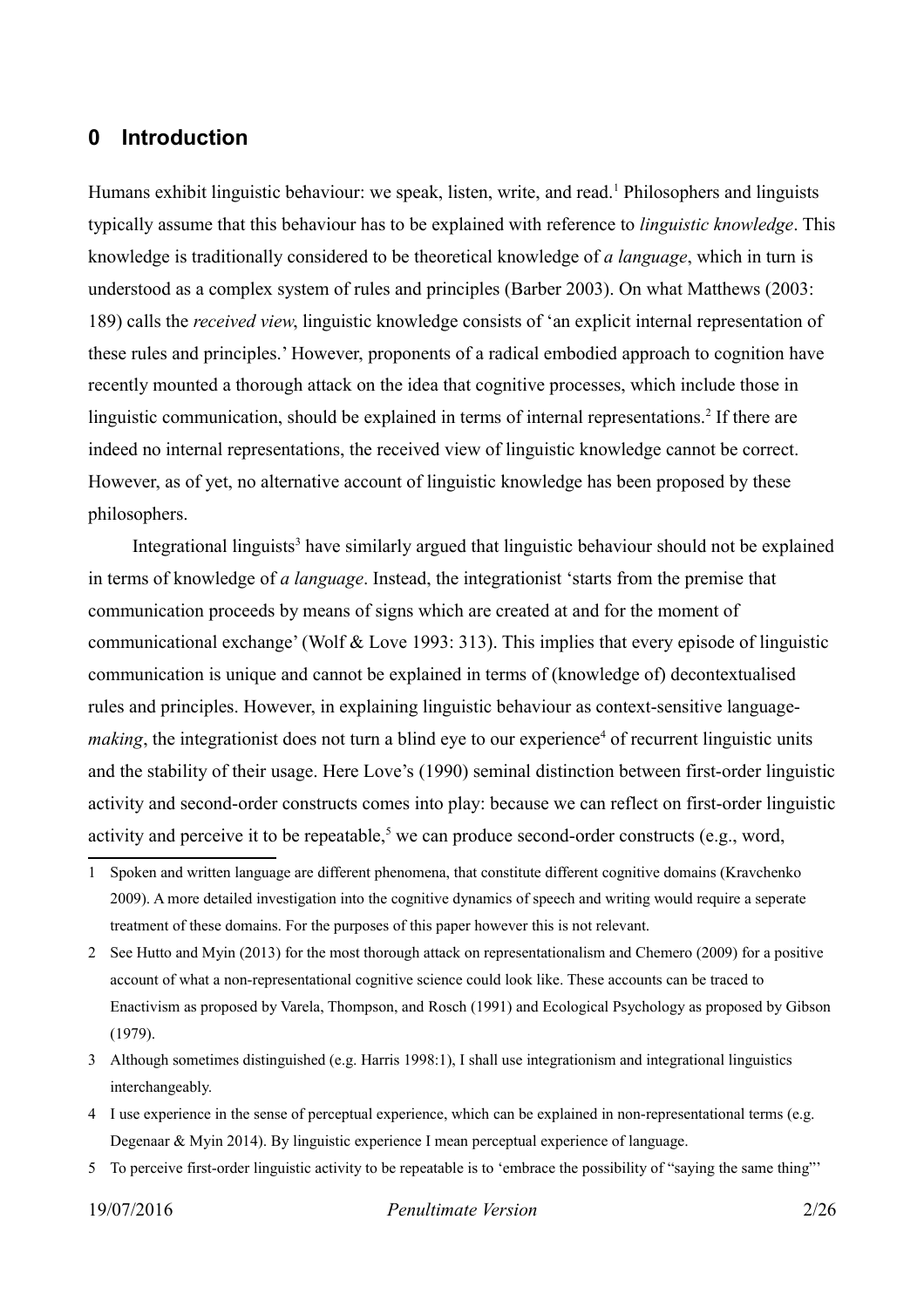sentence, noun, verb, hashtag, meaning, understanding, Dutch, English, &c) by means of which we engage in second-order practices (spelling, glossing, defining, writing grammars, explaining the meaning of a word, teaching philosophical writing, &c). A few words about terminology: I consider *second-order practices* to be those linguistic practices that feature *second-order constructs*, which I take to be words that can be used to talk about first-order linguistic activity. Because these practices and constructs are *about* language, I also refer to them as *metalinguistic practices* and *metalinguistic constructs*. I follow Love (1990: 99ff) in using the mass noun language to refer to first-order linguistic activity. This differs from its use as a count-noun – that is, used in conjunction with an article or in its plural form: a language is a second-order construct. These second-order constructs, according to the integrationist, are not merely descriptive, but play a normative role in shaping the production and understanding of language which in turn can explain the experience of linguistic units and stability of first-order practices (Harris 1998). However, in thus redefining the science of linguistics (Davis & Taylor 1990), integrational linguists have paid little attention to what constitutes linguistic knowledge (Taylor 2011).

In this paper I propose an account of linguistic knowledge. As opposed to the received view, which conceives of linguistic knowledge as theoretical knowledge of a language, I propose an account of linguistic knowledge in terms of Rylean know-how. Based on Taylor's (1990) notion of *criterial relations*, I argue that the normative character of second-order practices is crucial for understanding linguistic know-how. In doing so I also argue against the possibility of making a clean distinction between 'pure' first-order linguistic activity and linguistic activity informed by second-order practices, thereby providing an argument for Pablé and Hutton's (2015: 29) claim that 'first and second-order practices are inextricably intertwined'.

This paper is laid out as follows. First, I briefly introduce the integrationist approach to language (§1) and Love's distinction (§2). Following this, I distinguish two possible views of Love's distinction: the *optional extension view* and the *constitutive view,* and argue for the latter (§3). I then propose an account of linguistic knowledge in terms of Rylean knowing-how, paying special attention to how the skilful exercise of this know-how is subject to correction based on criteria. I rely on Taylor's notion of *criterial relations* to show the necessity of second-order practices for linguistic knowledge (§4). In the concluding Section I argue that, if my account of linguistic knowledge is correct, first- and second-order practices cannot be cleanly distinguished.

<sup>(</sup>Love 1990: 99).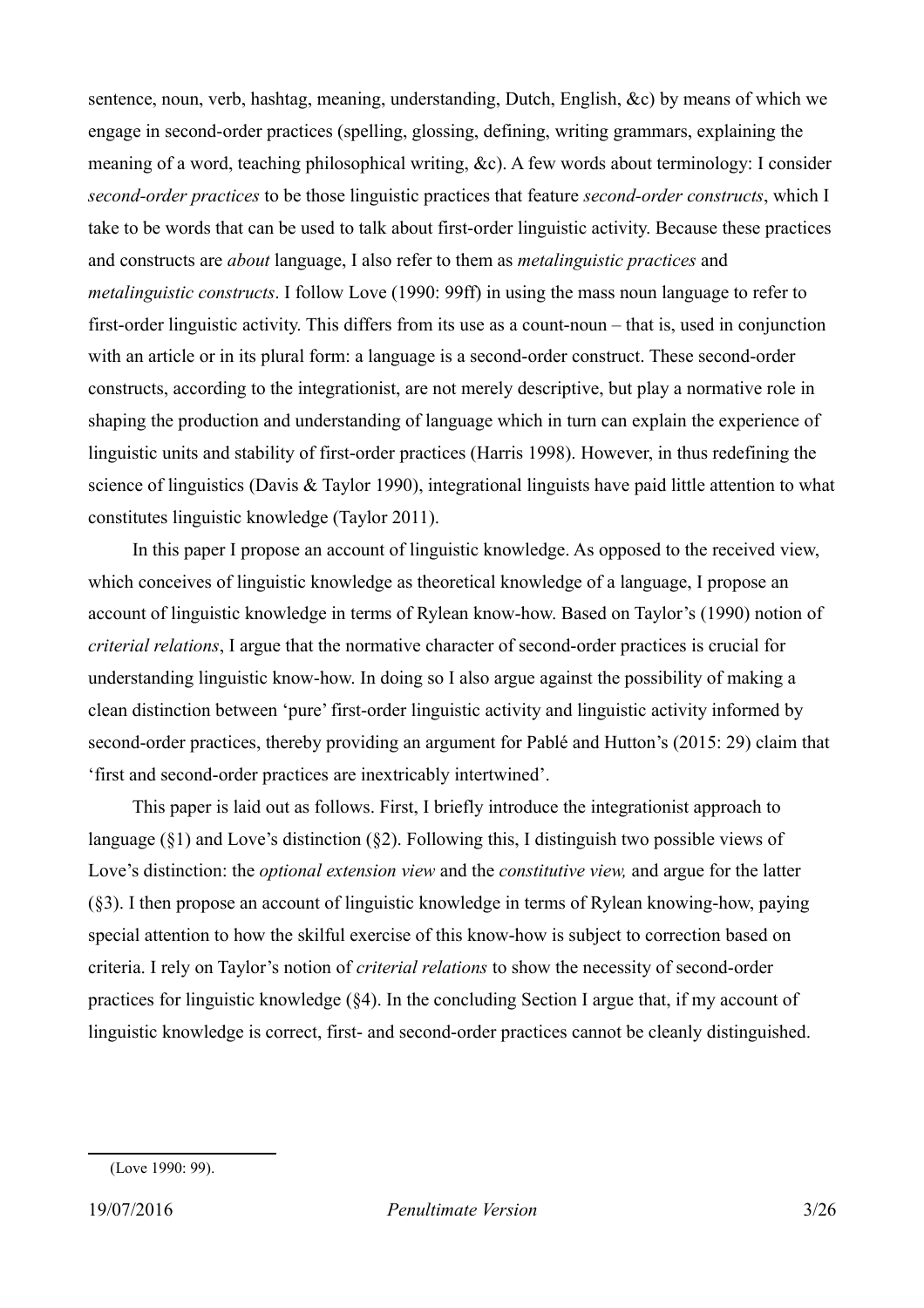# **1 The integrationist account of language**

According to Harris, the founding father of integrationism, all Western theorizing about language is under the spell of the *language myth*<sup>[6](#page-4-0)</sup>: 'a sedimented form of thinking that has gone unchallenged for so long that it has hardened into a kind of intellectual concrete' (Harris 2001: 1). To fall prey to the language myth is to assume: (i) the existence of *languages*, understood as synchronic systems of fixed codes linking words to private meanings (*the determinacy thesis*); and (ii) that the sharing of these fixed codes is necessary for linguistic communication, which is then thought to consist in the transference of private meanings from one person to the other by encoding and decoding private meanings into words (*the telementation thesis*) (Harris 1998: 32). In this paper, I do not rehearse the arguments that integrationists have levelled against the language myth, but instead start from the assumption that the integrationists are correct in rejecting the language myth.

What I want to emphasise is the integrationist conclusion that the positing of a language turns any explanation of linguistic behaviour on its head. For 'what requires explanation is misrepresented from the outset by a priori theoretical fiat' (Love 1990: 75). For the language that an orthodox linguist assumes and then employs as an *explicans,* is treated as an *explicandum* by the integrationist (Harris 1990: 50; 1998: 55).<sup>[7](#page-4-1)</sup> This integrationist insight is articulated by Harris (1998: 5) when he states that 'the right theoretical priority is exactly the reverse: *languages presuppose communication.*'

Whilst opposing the idea that a language can explain linguistic behaviour, the integrationist thus does not turn a blind eye to our experience of linguistic units (words, sentences, common expressions, &c) and the stability of their usage. In doing so, the integrationist walks a fine line between the Scylla of eliminativism and the Charybydis of naïve realism (Cowley 2011) or linguistic immanence (Taylor 2010). The immanent realist position results from taking the lay perception of language at face value (Harris 1998: 53). Linguistic communicators obviously perceive language as consisting of recurring units and the integrationist is not in the business of

<span id="page-4-0"></span><sup>6</sup> The integrationist unmasking of the language myth resulted in fundamentally *Redefining Linguistics* (Davis & Taylor 1990) and *Rethinking Linguistics* (Davis & Taylor 2003). Integrationists assert that the object of study of orthodox linguistics is created by a particular, culturally determined point of view that necessarily arises out of immersion in Western metalinguistic practices (Love 1995: 337; 2007). Orthodox linguistics, then, is dismissed as an extension of lay metalinguistic practices (Davis 2003: 3) resulting from the language theorist taking everyday metalinguistic questions as intellectual challenges (Taylor 1992; Harris 1996: 149). For the purposes of this paper however, I will not delve into the questions regarding the scientific status or proper object of linguistics.

<span id="page-4-1"></span><sup>7</sup> According to Love (1990: 107), this means that languages must be naturalised, a project that sits well with the radical embodied project of naturalising all forms of cognition (e.g. Hutto & Myin 2013).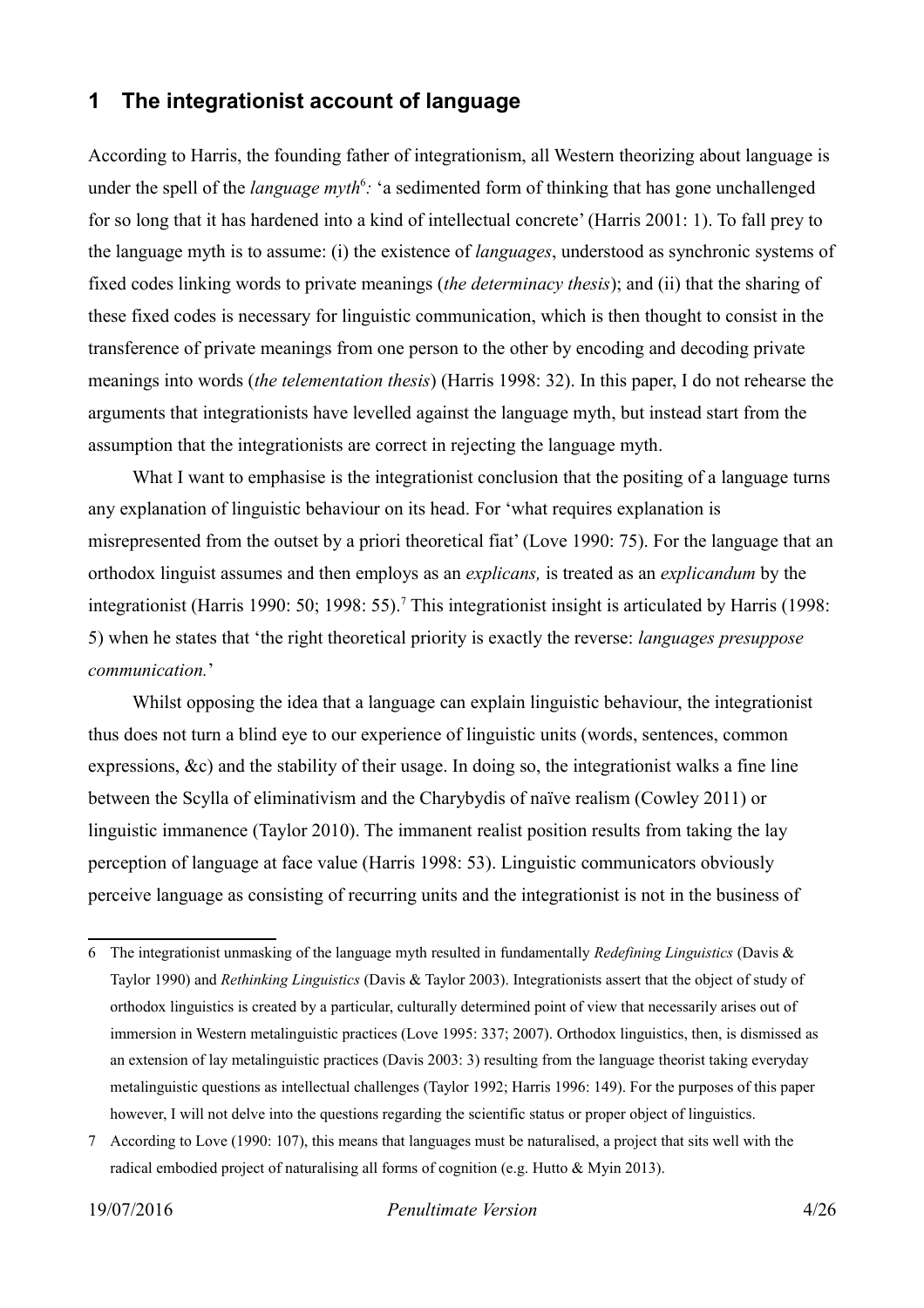convincing anyone that this perception is illusionary or that the accompanying metalinguistic practices are mistaken. That is, the integrationist is not an eliminativist with regards to lay people's metalinguistic practices, but aims to prevent these practices from giving rise to metalinguistic illusions in *theorising* about language (Taylor 1992; Harris 1996: 148). Accordingly, instead of explaining linguistic behaviour in terms of objectively existing underlying invariants, the integrationist turns to the experience of language to explain the emergence of apparent invariants.

This tension with regards to the ontological status of languages in particular and metalinguistic constructs in general is diagnosed by Love (1990) as follows: we – humans exhibiting linguistic behaviour – experience linguistic activity as if it consists of repeatable linguistic units, that is, as if it consists of tokens, or instantiations, of more abstract types.<sup>[8](#page-5-0)</sup> At the same time, Love states that these linguistic units are radically indeterminate because *saying the same thing* – that is, repeating a linguistic unit – depends on 'the kind of sameness required' (Ibid.: 100). For instance, saying *Schnee ist Weiss, snow is white,* and *sneeuw is wit* amounts to saying the same thing for some purposes, whereas, in other contexts, we can legitimately claim that different pronunciations of the 'same' word do not constitute saying the same thing.<sup>[9](#page-5-1)</sup> What counts as a repetition thus cannot be determined in a decontextualised way, but 'is something for speakers themselves to decide in particular contexts' (Ibid.: 98). So, on the one hand we experience language as consisting of linguistic units, whilst we know at the same time that these units are radically indeterminate from an objective point of view (Ibid.: 106).

However, this way of describing the experience of linguistic units – as instantiations of abstract types – runs the danger of overintellectualising our experience of first-order linguistic activity. As Harris (2003: 57) points out, *re*cognising the 'same' linguistic unit is like recognising the same face or the same shape.[10](#page-5-2) I shall therefore refer to this experienced linguistic units as (linguistic) repeatables – also to stress the action required to accomplish repetition.<sup>[11](#page-5-3)</sup> Moreover, the

<span id="page-5-0"></span><sup>8</sup> Interestingly, we do not have this reificatory tendency with other aspects of human behaviour. Harris (1998: 83) likens 'saying the same thing' to 'scoring the same goal in football'. It is obvious that the latter is impossible. No matter how closely the second goal approximates the first, it will be a new goal. Similarly, Harris argues, no matter how closely an utterance resembles a previous one, something new will be said.

<span id="page-5-1"></span><sup>9</sup> Cf. Love (2003; 2004) for many more examples that problematise the immanent realist position.

<span id="page-5-2"></span><sup>10</sup> One might object that these recognitional capacities require mental representations, and that therefore this approach to linguistic knowledge in this paper turns out to be representational after all. Hutto (2006), however, gives a nonrepresentational account of recognitional abilities. Degenaar & Myin (2014) argue that even in the case of absent or abstract features representations need not be invoked.

<span id="page-5-3"></span><sup>11</sup> Note that there are two things what we should be careful not to conflate: on the one hand, we have an individual's experience of linguistic activity as it unfolds. To *describe* this experience, we need not invoke abstractions, for what we experience is not an abstraction but a familiar concrete event, although these concrete events can be described by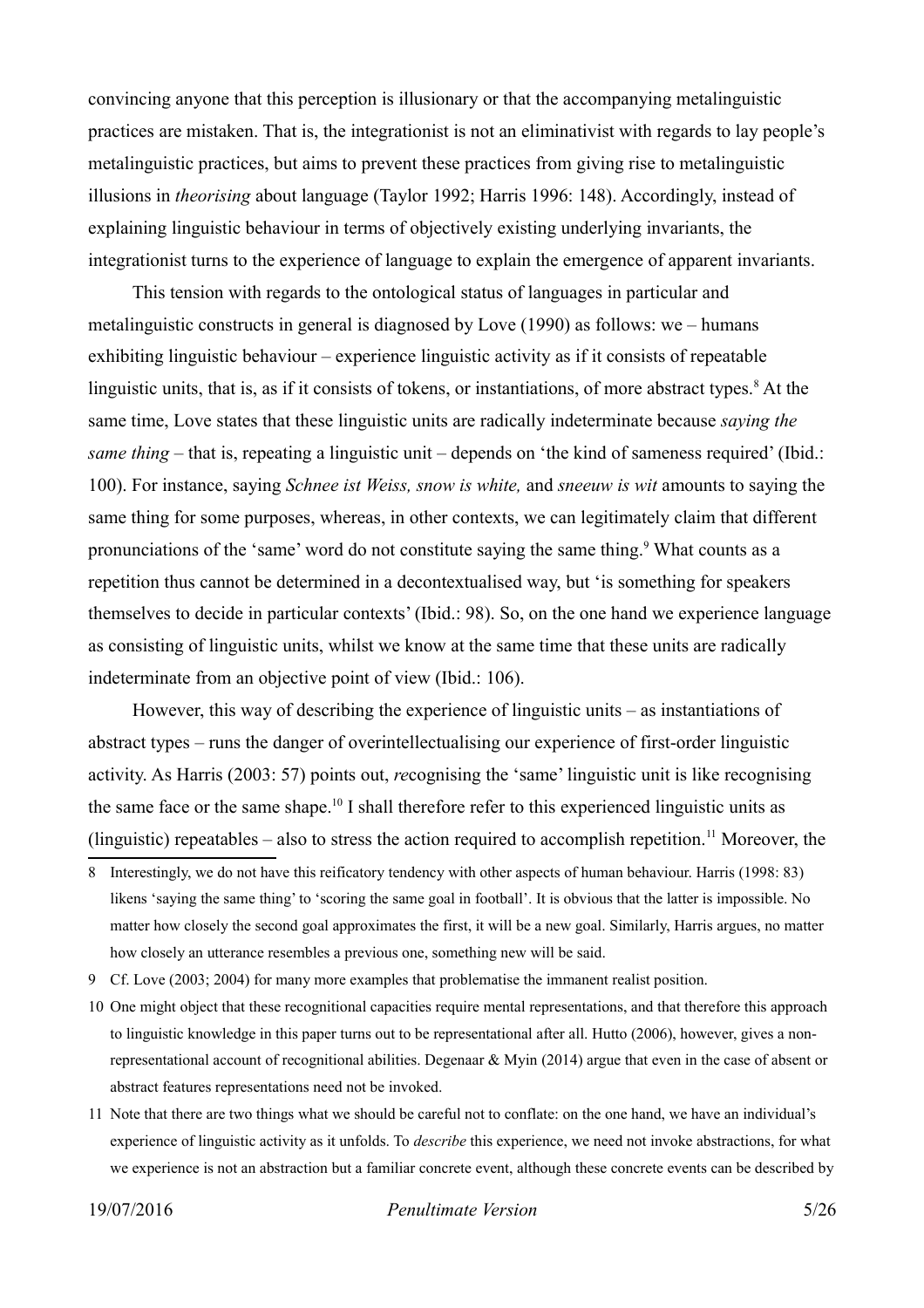radical indeterminacy of these repeatables from an objective point of view does not entail that linguistic communicators can always *decide* whether or not something is repeated, in particular because they cannot decide how to experience linguistic activity. I return to this point in §4.3 when I discuss novelty in linguistic activity.

We should not understand repeatables in terms of (experienced) identity relations, but as the '*perception* of relatedness, similarity, and recyclability' (Toolan 1996: 267, emphasis added). In contrast to identity relations or type-token relations, the notion of repeatability presupposes a temporal order. For when an earlier utterance is identical to a later utterance, the later utterance is also identical to the earlier utterance – or, alternatively, both are tokens of the same type. If a later utterance is a repetition of an earlier one, however, the earlier utterance is not a repetition of the later one. By definition, you can only repeat what has already happened. This entails that the repeatability under consideration here is itself time-bound (Harris 1998) and therefore cannot be determined in a decontextualised way.

As Toolan (1996: 238) reminds us, what we are concerned with is 'the ontological level at which repetition exists'. For whereas we are undoubtedly capable of repeating 'bits of language' we hear someone else speak or we see in writing, the brute fact of this repeatability does not conjure into existence decontextualised linguistic objects that provide objective standards of correctness for determining when repeatables are indeed repeated. Whether a repetition is taken to be a repetition by participants is therefore always a contextual matter. For the integrationists, to insist on one true analysis, 'which "really" reflects the structure of "the language used" is a metalinguistic illusion' (Harris 1996: 160).

# **2 Love's distinction**

In understanding repetition in terms of underlying abstractions, the utterance – which is a spatiotemporally extended and context-determined event brought forth by a linguistic communicator – gets reified by treating it as an instantiation of underlying linguistic objects (words, sentences, &c). To understand the origins of this metalinguistic illusion, Love (1990: 101) introduces a seminal distinction:

A language<sup>[12](#page-6-0)</sup> is a second-order construct arising from an idea about first-order utterances: namely, that they are

lay people in terms of linguistic units such as words and languages. On the other hand, we have the language theorist's *explanation* of this fact of experience, which can – and in the case of orthodox linguistics, does – invoke *abstracta*.

<span id="page-6-0"></span><sup>12</sup> Love (1990: 100) conceives of a language 'as an individual's system of repeatable abstractions underlying language-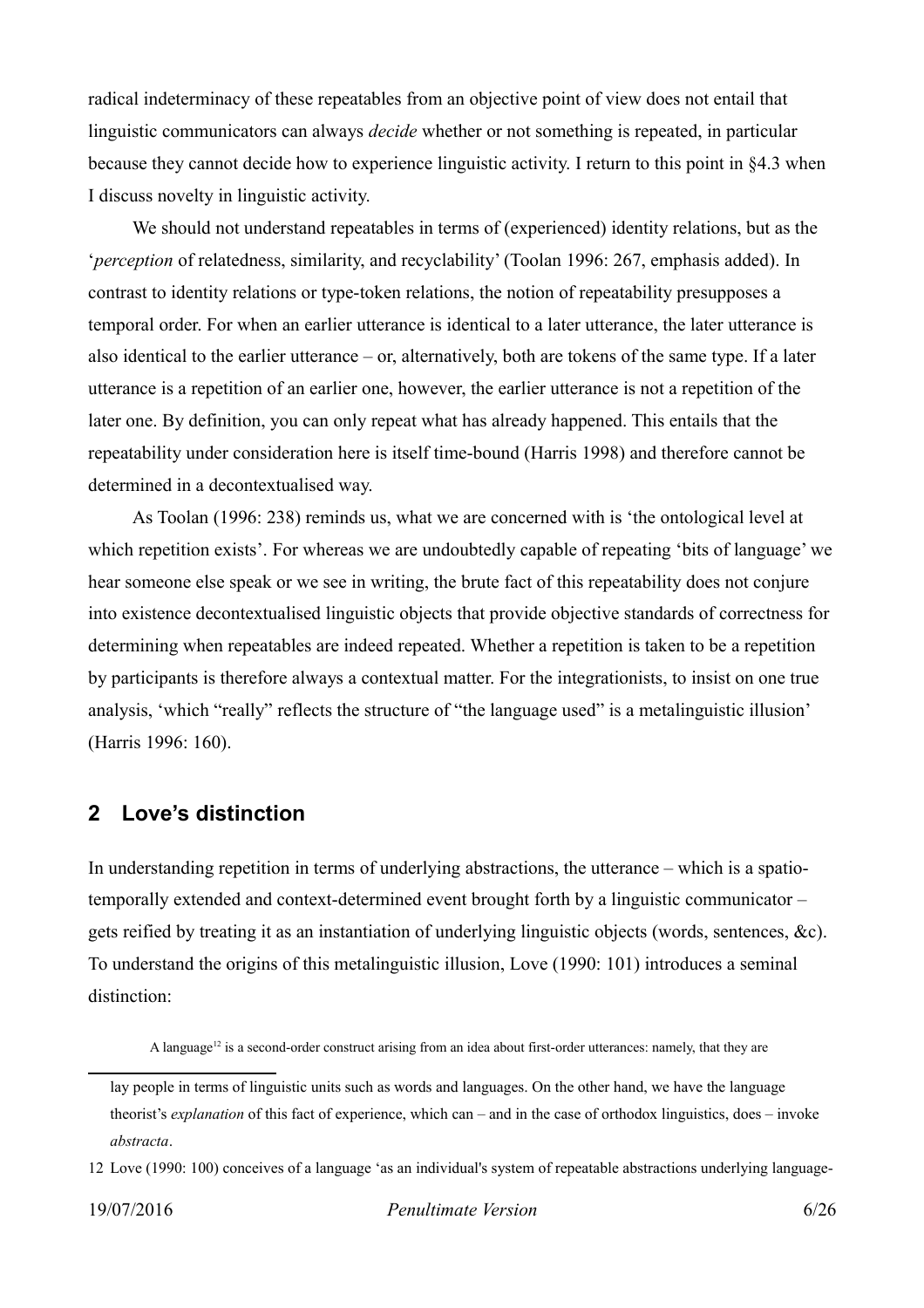repeatable. Such a construct may be institutionalized and treated as the language of a community. But it remains a construct based on an idea: at no point does it become a first-order reality for individuals. (Although in a society which teaches its institutionalized construct to its members it may be expected to have a large effect on their first-order behaviour, and may perhaps give rise to linguistic theories which project the construct on to them as the basis for their first-order behaviour.)

First-order linguistic activity is understood as the 'making and interpreting of linguistic signs, which in turn is a real-time, contextually determined process of investing behaviour or the products of behaviour (vocal, gestural or other) with semiotic significance' (Love 2004: 530). This is an expression of the integrationist idea that as time-bound agents, we cannot step outside the 'timetrack of communication', and, therefore, linguistic signs 'cannot exist except in some temporally circumscribed context' (Harris 1998: 81). Instead of selecting ready-mades from a (mental) depository of signs, we *make and re-make* linguistic signs. Competent linguistic communicators directly perceive this first-order linguistic activity as consisting of repeatables, i.e., as affording repetition – akin to how we directly *re*cognise a familiar face. I shall refer to this experienced stability (as opposed to material stability (Harvey 2015)) as *metalinguistic experience*. [13](#page-7-0) What metalinguistic experience amounts to is accentuated when one is confronted by unfamiliar firstorder linguistic activity. One simply cannot determine what would count as repeating an utterance in a language one is not conversant with.

In this way, integrationists emphasise the process-like nature, creativity and contextboundedness of first-order linguistic activity. This creativity, however, is not limitless. For our linguistic abilities include that of giving metalinguistic accounts of our communicational behaviour (Pablé & Hutton 2015). We can describe the flow of linguistic activity in terms of second-order constructs (words, sentences, understanding, meaning, &c) because of our metalinguistic experience of first-order linguistic activity as consisting of repeatables. These second-order constructs in turn can shape or inform first-order linguistic activity in as much as they are used prescriptively. They are therefore not merely descriptive, but carry normative force (I return to this in the section on linguistic knowledge). In our Western society, for instance, with its historically unprecedented grade of literacy, these second-order constructs are codified in dictionaries and grammar books and used as pedagogical tools (Love 1995), leading to explicit norms of linguistic correctness.<sup>[14](#page-7-1)</sup>

use'. Of course, the abstracta themselves are not repeated but repeatedly *tokened*.

<span id="page-7-0"></span><sup>13</sup> This is what Cowley (2011b) calls 'taking a language stance', which amounts to 'treating speech as if it consisted of verbal patterns'.

<span id="page-7-1"></span><sup>14</sup> Harris (1996: Ch. 2 & Ch. 3) traces Western second-order constructs to the pedagogical needs of the ancient Greek grammarians' main task, viz. to offer an education in writing and literature.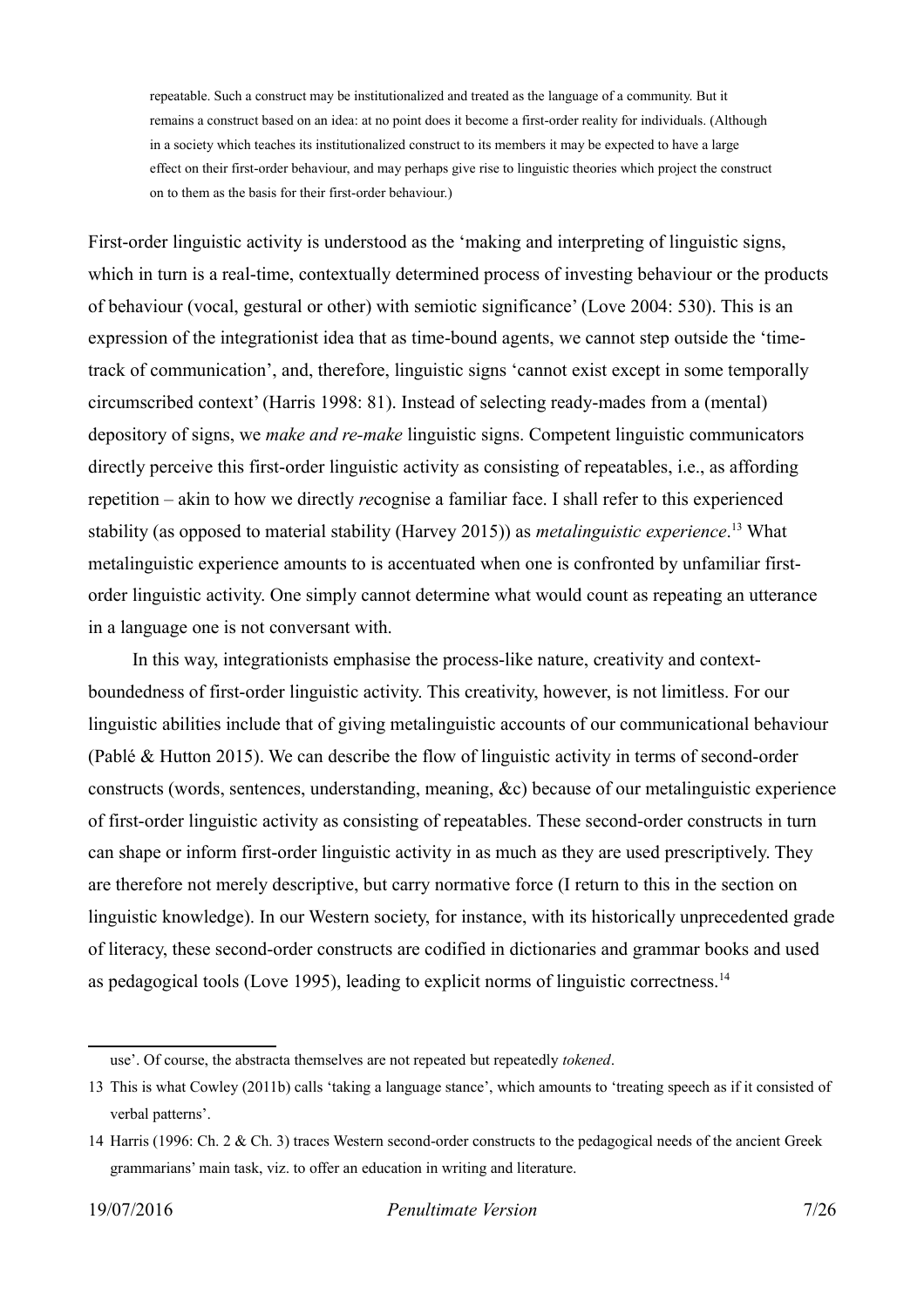Love (2007) takes second-order constructs to be *constructs* because they do not refer to objectively given first-order objects. The second-order constructs are therefore simply those a community agrees on. There can be no decontextual authority (Pablé & Hutton 2015), no higher court of appeal (Harris 1998: 145), and, specifically, no scientific discovery, which objectively grounds second-order constructs. Note that this does not imply that anything goes. As described above, second-order constructs surely have normative force, but only when enforced. Think for instance of the recent rise of using 'they' as a singular pronoun. Purists might dislike this novel use and condemn it as incorrect. However, as more and more people start using 'they' in this way, it might effectively become a singular pronoun. What the absence of a decontextual authority amounts to is that there can be no definite answer to the question whether 'they' actually *is* a singular pronoun.

# **3 Second-order practices: optional or constitutive?**

From the discussion so far, multiple views of second-order practices are possible. In this section I distinguish between (i) second-order practices as an *optional extension* of first-order linguistic activity, and (ii) second-order practices as *constituting* first-order linguistic activity. Call these the *optional extension view* and the *constitutive view.* I shall argue for the constitutive view. Note that it is not my intention to attribute these views to any particular author (I rely on quotes from Love (1990) for both views) but, rather, to distinguish between them for conceptual clarification, thereby setting the stage for the section on linguistic knowledge. After discussing linguistic knowledge, I shall address the question whether we can – from the constitutive view – still make a sharp distinction between second-order practices and first-order linguistic activity.

#### **3.1 The optional extension view**

Love (1990: 99) observes that the priority of language over languages – that is, the priority of firstorder linguistic activity over the idea of a language as consisting of repeatables – depends on 'a simple point of logic'. He argues that, both as regards the nascency of language as well as regards a child being initiated into language, there must be a primordial act of understanding. This primordial act of understanding first-order linguistic activity must precede metalinguistic experience of that activity. That is, there must be a primordial utterance which was understood by someone in spite of not 'being able to relate it to antecedently given abstract units' (Ibid.: 107).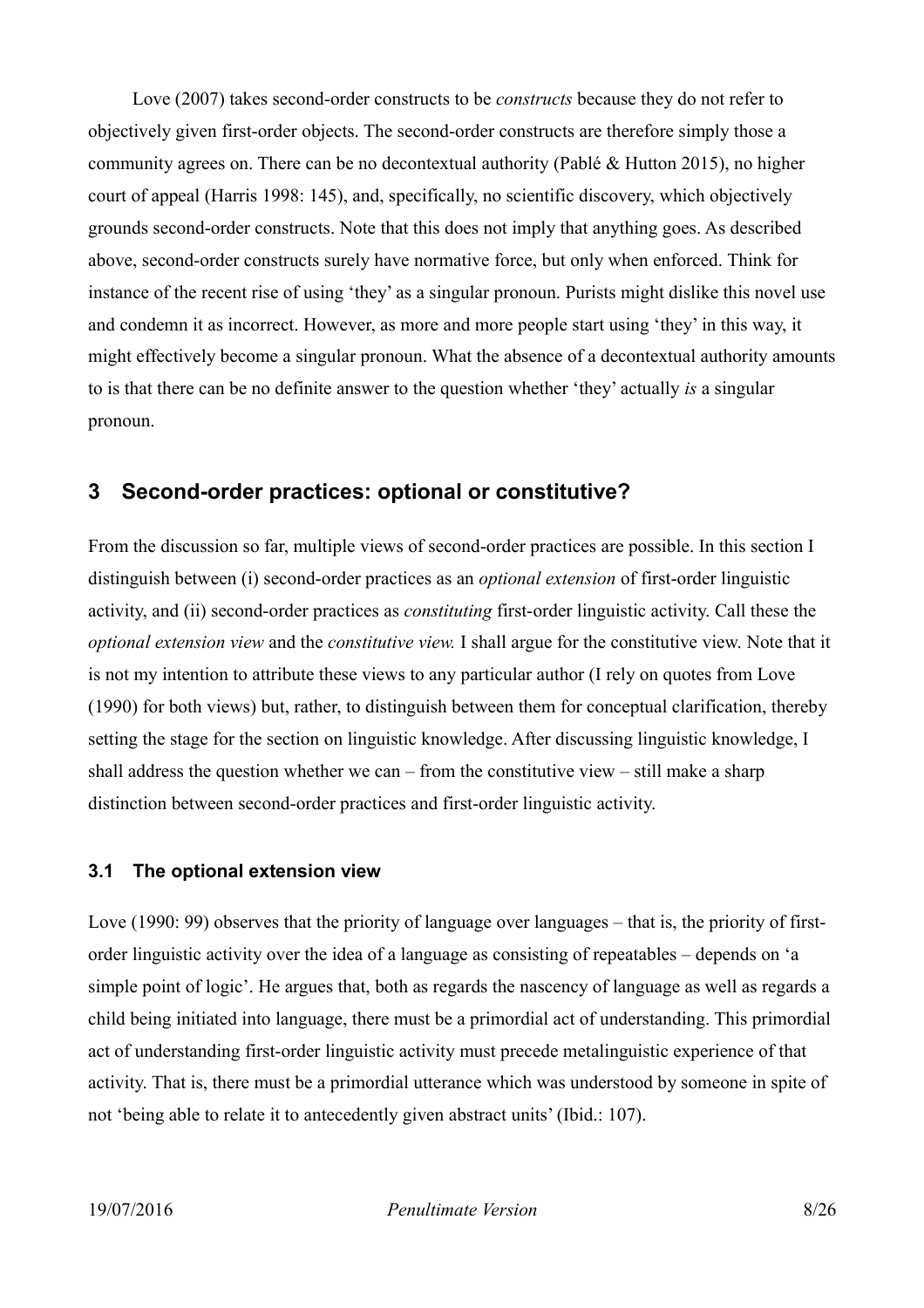Love then claims that the capacity for reflecting on experience (not on linguistic activity) by abstracting from it is presupposed by any language use. For instance, to be able to talk about cats, 'distinct individual organisms have to be seen as tokens of a type "cat"' (Ibid. 97).<sup>[15](#page-9-0)</sup> As the capacity for reflecting on experience was thus necessarily present at the nascency of language, and linguistic activity itself is experienced, Love concludes that 'the birth of language as an object of contemplation follows hard on the heels of the birth of language itself' (Ibid.).

On the optional extension view, first-order linguistic activity therefore has both temporal and logical priority over metalinguistic experience, and therefore, over metalinguistic practices that depend on metalinguistic experience. This in turn entails that there was a period of pure first-order linguistic activity. Thus, so Love claims, '*perceiving* utterances as manifestations of underlying "sames" is not a necessary condition of any use of language whatever' (Ibid.: 100, emphasis added).

The optional extension view is based on a notion of understanding on which it makes sense to ascribe understanding of first-order linguistic activity to a person who cannot ascertain this themself – for declaring that one understood something relies on the use of the metalinguistic construct *understanding*. On this view, it is the act of understanding that makes metalinguistic experience possible: 'once one has understood an utterance for the first time, one will entertain the possibility of repeating it' (Ibid.: 100).

In the rest of this section I argue against this notion of understanding, thereby reaching the conclusion that metalinguistic experience and practices are not an optional extension of first-order activity, but are instead constitutive of it.

#### **3.2 The constitutive view**

The logical and temporal priority of first-order linguistic activity over metalinguistic experience and metalinguistic practices follows from the fact that a primordial act of understanding is presupposed by metalinguistic practices. But what would this act of primordial understanding amount to? Love (1990: 107) gives the following suggestion:

It means, perhaps, that A's vocal noise elicited from B behaviour that suggested to both A and B that associations (images, memories, etc.) somehow evoked in B by A's noise were similar to those associations of the noise for A.

But how similar would the associations of A and B have to be to constitute understanding? The only way this suggestion could provide a criterion for understanding is for there to be an objective

<span id="page-9-0"></span><sup>15</sup> Here we once more run the danger of overintellectualisation. Nothing seems to be lost if we would say that distinct individuals have to be recognised as cats, rather than that they have to be seen as tokens of a type cat.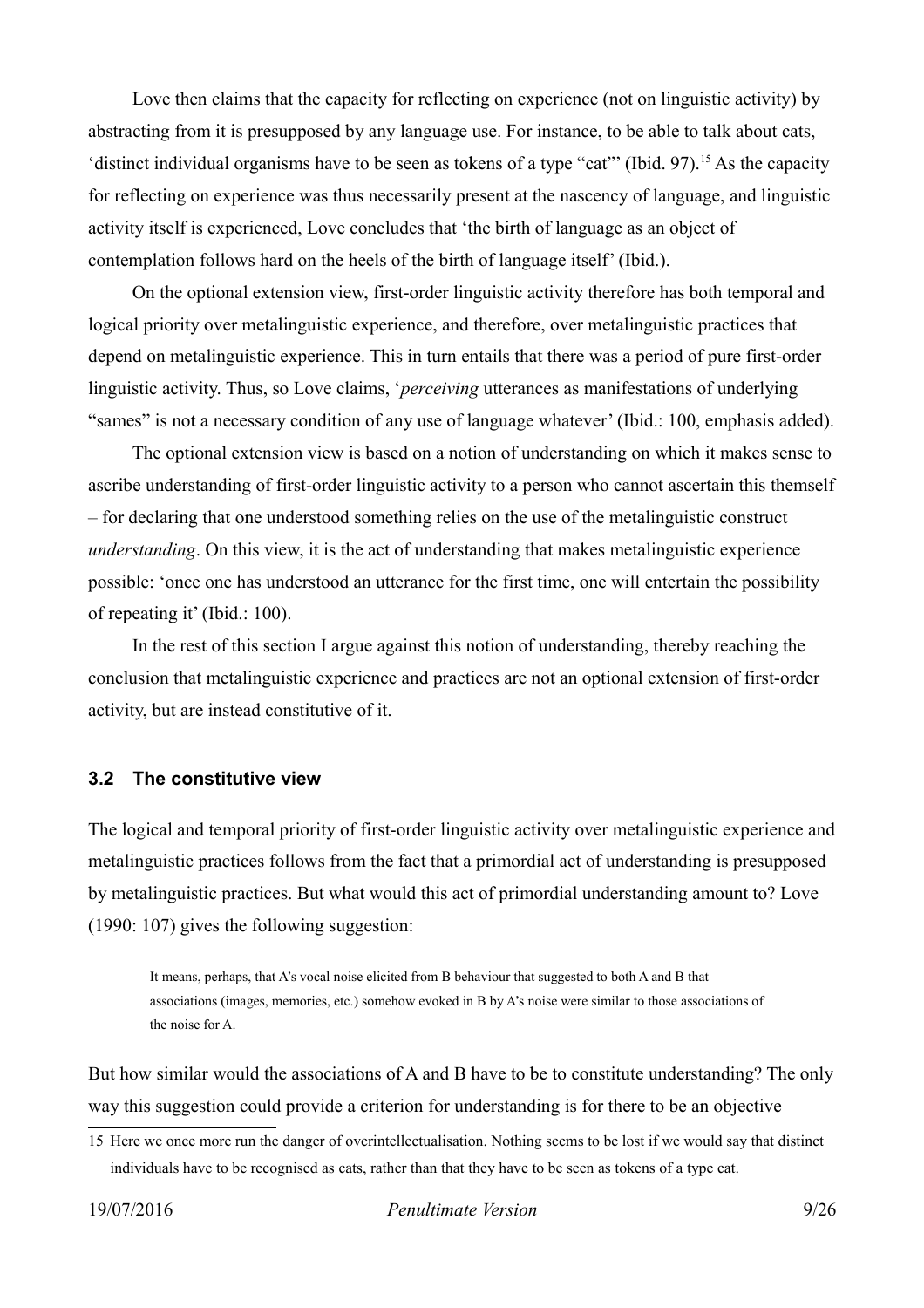measure of the similarity of A's and B's associations as well as a cut-off point above which we could speak of understanding. But then understanding would be a telementational notion: understanding would be achieved when B's associations are sufficiently similar to the ones A originally 'had in mind'.

The first step towards a non-telementational interpretation of understanding is therefore to notice that in our normal usage of the term, we do not use any mental criteria for understanding. Taylor (1990: 130) gives the example of asking someone to open the window. In normal circumstances, if the person we ask indeed opens the window, we conclude that they understood our request; no further knowledge of their mental state is required for this judgement (cf. Love 2004: 532). [16](#page-10-0) We manifestly do not treat understanding as 'an unobservable, private, mental event' (Taylor 1986: 179).

An alternative integrationist interpretation of understanding is available. Toolan (1996: 262- 263) proposes that understanding – rather than being dichotomous in the sense of 'an abrupt or sudden illumination' – is 'a gradual, incremental grasping of things and their uses, or "things in use"'. Toolan's alternative has important implications for Love's distinction. If understanding consists in the grasping of things in use, then understanding requires these things to be experienced by the participants. This in turn entails that, rather than following hard on the heels of the birth of language, metalinguistic experience of vocal noises $17$  – that is, coming to treat them as 'repeatables' – is a requirement for first-order linguistic activity.

This re-evaluation of metalinguistic experience as a necessary condition for the genesis of language does not require assuming additional capacities, for Love already assumed the necessity of reflecting on experience for anything that we would call language. The constitutive view thus controverts the optional extension view merely in negating the temporal priority of first-order linguistic activity over metalinguistic experience. On the constitutive view, metalinguistic experience is constitutive of any behaviour that we would call linguistic, where I understand constitutive to mean that metalinguistic experience plays a crucial role in producing any behaviour that we would call linguistic. Only when a person starts to *re*cognise vocal noises, that is, experiences them as repeatables, and starts using them in stable ways, can we call their behaviour *linguistic*.

<span id="page-10-0"></span><sup>16</sup> Of course, we seldom make this explicit judgement. Moreover, this judgement is defeasible. Take the contrived example of a person who always opens the window, regardless of what is said.

<span id="page-10-1"></span><sup>17</sup> I follow Love in talking about vocal noises. The same argument applies to forms of linguistic communication that do not rely on vocalisations, such as gestural languages.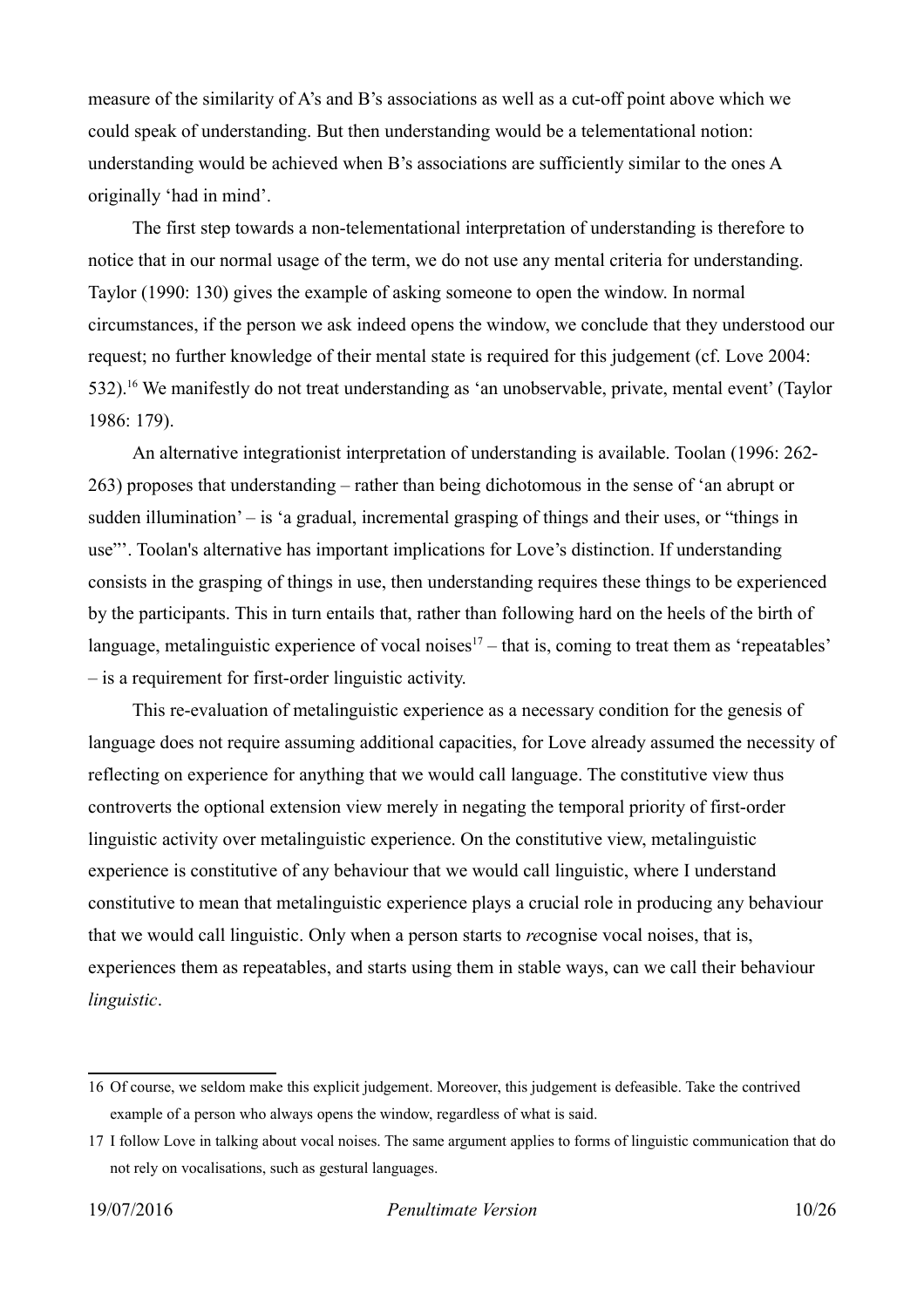But even if metalinguistic experience is constitutive of first-order linguistic activity, we might still suppose that explicit metalinguistic practices need not be. This would be feasible if there can be a period, either in sociocultural or ontogenetic development, in which first-order linguistic activity is accompanied by metalinguistic experience without there being explicit metalinguistic practices.

It is exactly this possibility that is investigated and rejected by means of a thought-experiment by Taylor (2000). He asks us to envision humans that engage in first-order linguistic activity without there being any metalinguistic practices. Such a linguistic community would not employ metalinguistic constructs such as *word, sentence, noun, verb, mean, talk, speak, promise, answer, suggest, describe, refer*, and therefore would not be able to talk about language at all, as we often do, when we for instance say things such as *what did you say?*, *do you understand?*, *please stop talking!*, and *what's the answer to this question?* As Taylor (2000: 489) argues, much depends in this thought-experiment on 'what we are willing to call "language"'. Even if the humans were capable of using some sort of regularised signalling behaviour to influence each other's behaviour, it would surely be much different from what we would normally call language.<sup>[18](#page-11-0)</sup> For this alleged behaviour would lack even the most basic properties that we attribute to language. For instance, Taylor describes, there would be no possibility of standardisation and error. Without the metalinguistic resources to call some behaviours 'correct' and others 'incorrect', there could not be criteria for correct linguistic behaviour.<sup>[19](#page-11-1)</sup>

A similar line of reasoning holds for the notion of understanding. In discussing the two views of second-order practices so far, we tacitly assumed understanding to be a purely descriptive term. That is, we took the response of opening the window, after a request to do so was made, to demonstrate understanding in a straight-forward way. However, in the absence of a metalinguistic notion of understanding, 'it is not clear how a hearer's response to something said could have counted as a case of understanding or of not-understanding' (Taylor 2000: 490). That is not to deny that we – who know how to wield the concept of understanding – could attribute understanding to the imagined metalinguistically impaired people. But in doing so, Taylor claims, we would fall prey to the *ethnocentric fallacy* in assuming 'that the reflexive linguistic distinctions which our culture applies in evaluating and characterizing communicational behaviour must also be applied — and if not explicitly, then implicitly — by the members of every culture' (Ibid.).

<span id="page-11-0"></span><sup>18</sup> Taylor (2000: 493) discusses the example of vervet monkeys' alarm calls. Although these calls surely have a communicative function, it is unclear what purpose it would serve to attribute metalinguistic properties such as truth or reference to these calls, when the monkeys themselves are obviously unable to conceive of the calls in these terms.

<span id="page-11-1"></span><sup>19</sup> Nor, incidentally, could a distinction be made between linguistic and non-linguistic behaviour.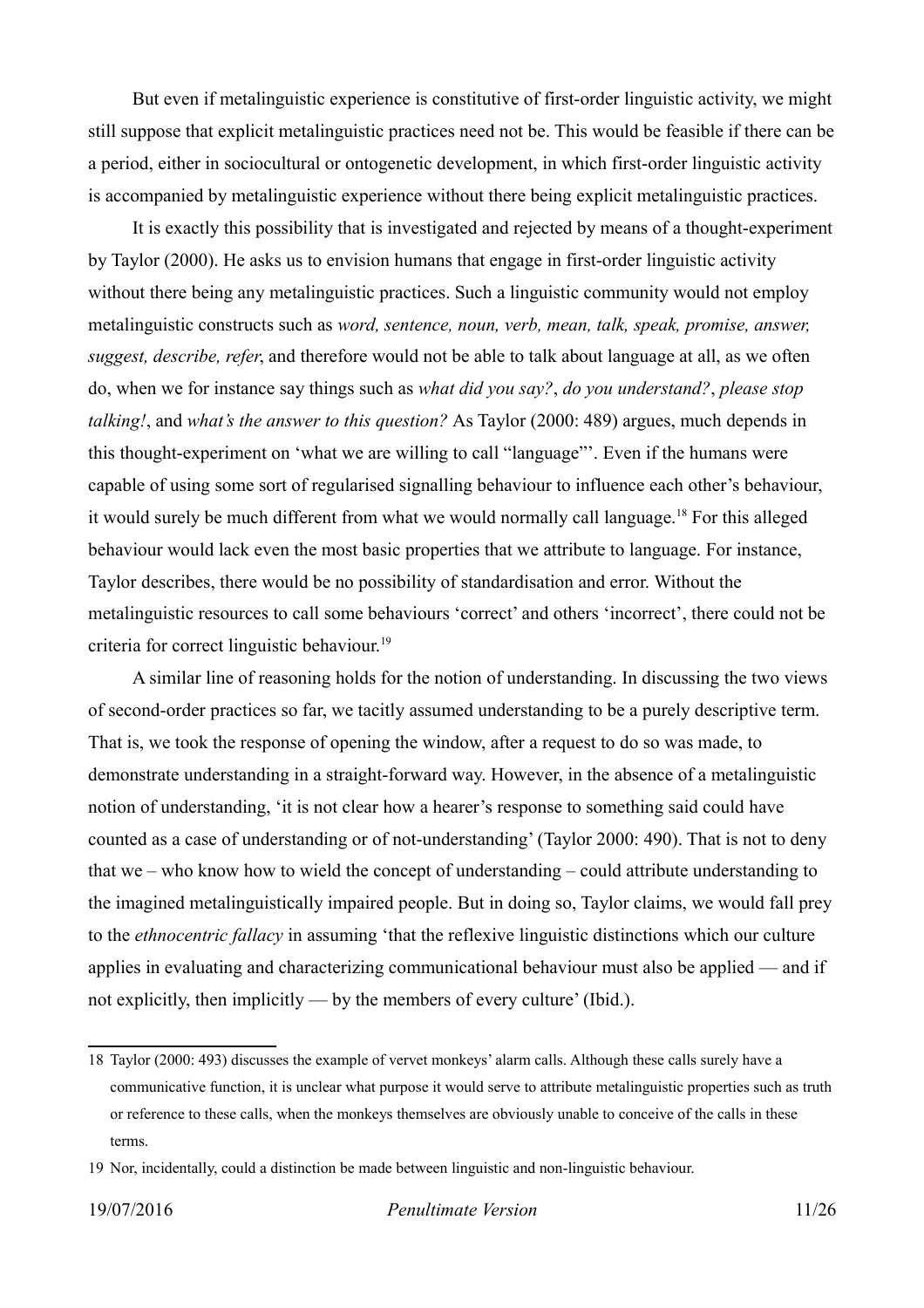To conclude this section, metalinguistic practices constitute our practice of *understanding* (and, *mutatis mutandis*, *meaning, talking, promising, describing,* &c). Without these metalinguistic practices we would not be able to disagree as to whether someone understood someone else, which entails that the distinction would have no force in our first-order activities. It is therefore not only metalinguistic experience of linguistic activity as being repeatable, but the metalinguistic practices themselves that constitute first-order linguistic activity. Although people that lacked metalinguistic practices might develop some kind of signalling system, it would not be recognisable to us as linguistic. Reflexivity – understood as linguistic activity turning back on itself through metalinguistic practices – is therefore a necessary property of anything we would *call* language.<sup>[20](#page-12-0)</sup> What at first sight might be conceived of as pure first-order linguistic communication – talking *about* something, promising, telling the truth, claiming, describing, referring to something,  $\&c$  – is thus shown to be constituted by second-order practices. In the next section, I show how this conclusion feeds into an account of linguistic knowledge.

# **4 Linguistic knowledge**

Taylor (2011) claims that there is a surprising absence of discussion in the integrationist literature on language acquisition and linguistic knowledge. This question is especially pertinent to integrationists and proponents of a radical embodied approach to cognition, as we have seen in the introduction, because they cannot adopt the received view of linguistic knowledge.

Taylor and Shanker (2003) distinguish between *what* the child acquires, and *how* the child acquires this. In this penultimate section, I focus on the *what-*question – understood as the question 'what constitutes linguistic knowledge?' I particular, I argue that linguistic knowledge should be conceived of as practical knowledge – or knowing-how – rather than theoretical knowledge – or knowing-that. I first introduce the distinction between knowing-how and knowing-that, after which I show how linguistic know-how is dependent on metalinguistic practices as congruent with the constitutive view. In particular I argue that Taylor's (1990) notion of *criterial relations* is crucial to understanding linguistic knowledge.

<span id="page-12-0"></span><sup>20</sup> This necessity of reflective practices first argued for by Taylor (1990; 1992) became an important part of integrationism, as evidenced for instance by its inclusion in Harris' *Introduction to integrationial linguistics* (1998: 25ff).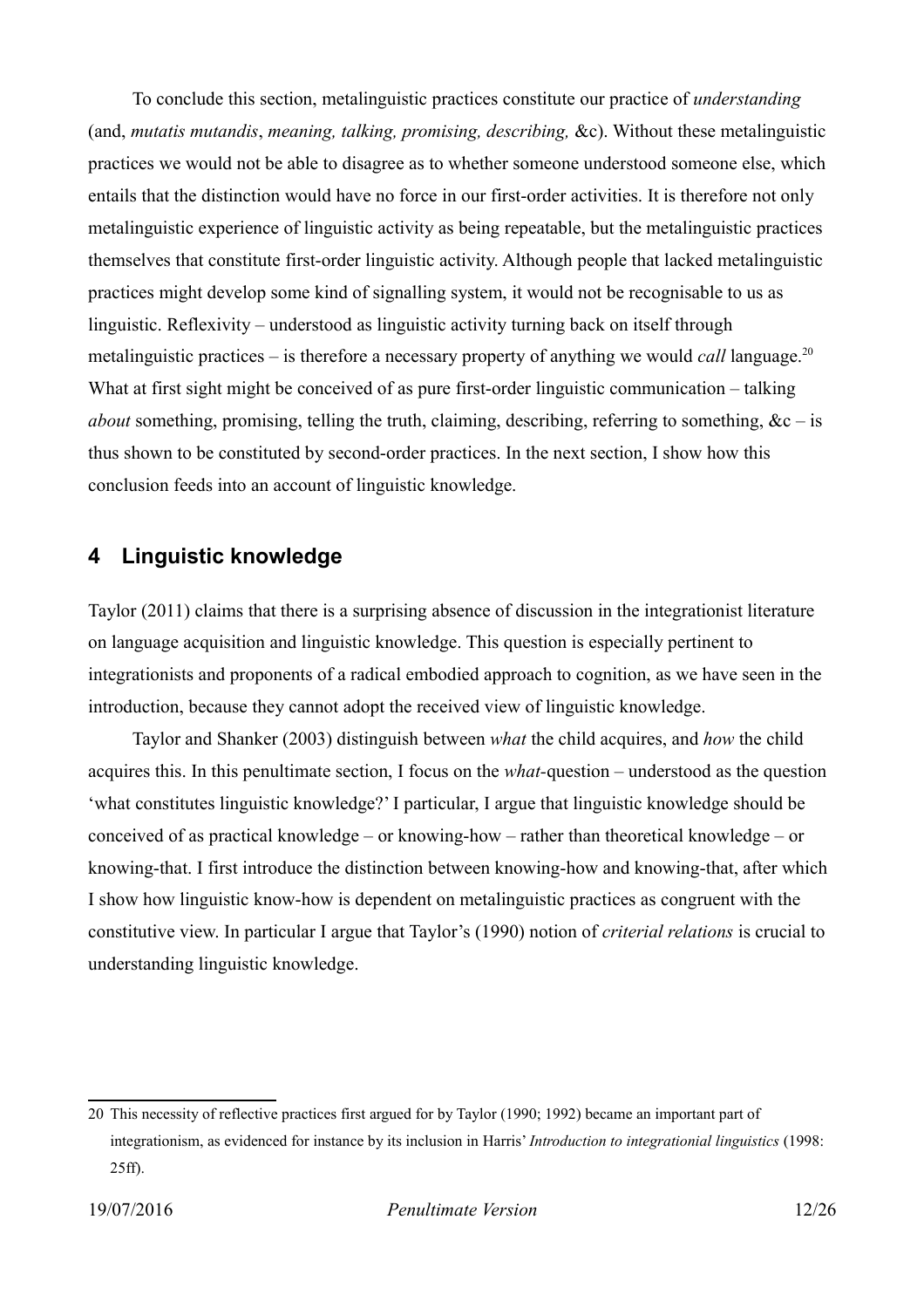#### **4.1 Knowing how and knowing that**

Ryle (1946) argued for a distinction between knowing-that – theoretical knowledge, conceived of as considering propositions – and knowing-how – practical knowledge or a direct exercise of intelligence in practical performance. In exercising know-how, Ryle maintains, intelligent performance is not the outcome of occult episodes of considering propositions, but is a manifest property of activities. That is, the activities themselves are conducted intelligently or stupidly (Ryle 1949: 27). Ryle's master argument against intellectualists that give priority to theoretical knowledge is that because the entertaining of propositions is itself an activity, conceiving of know-how in terms of prior theoretical knowledge leads to a regress. For if intelligent performance requires a temporal prior reflection on how to act, conducted by means of considering propositions, this reflection on how to act itself can only be intelligent if preceded by another instance of reflection: a reflection on how best to reflect on how to act (Ibid.:  $31$ ).<sup>[21](#page-13-0)</sup>

Hanna (2006) builds on Ryle's account of knowing-how. She starts from Dummett's (1978) observation that the response *I don't know; I've never tried*, is *prima facie* acceptable when asked if one can swim, whereas it would not be when asked if one can speak Spanish. Dummett intended this example to demonstrate that *qua* rational activity, speaking Spanish cannot be a skill. However, so continues Hanna, this is to misconstrue what is meant by practical knowledge. For the term 'swim' in the example has two possible interpretations: first, merely being able to hold one's head above water, and, second, the skill of swimming as required to pass swimming classes, such as performing the breaststroke. Whereas one can genuinely be ignorant whether one would be able to stay afloat, performing the breaststroke is an acquired skill that admits of criteria; when we interpret swimming in the latter way, the nescient response is unjustified.

Accordingly, if we conceive of the distinction between practical and theoretical knowledge as a distinction between the kind of 'thrashing about'<sup>[22](#page-13-1)</sup> one undertakes in trying to stay afloat on the one hand, and obvious rule-following activities such as playing chess on the other hand, then surely linguistic communication is more like the latter. However, setting up the debate in these terms

<span id="page-13-0"></span><sup>21</sup> Stanley and Williamson (2001) argued that this Rylean argument is mistaken, and that know-how always requires knowing that. See Simpson (2010: 632ff) and Noë (2005) for rebuttals.

<span id="page-13-1"></span><sup>22</sup> I borrow this term from Fodor (2008: 13), who explicitly opposes the Rylean conclusion of the priority of practical knowledge over theoretical knowledge. Note that Fodor's (1975: 58) rejection of the primacy of theoretical knowledge leads to the absurd conclusion that we cannot acquire a first language. Interestingly, this conclusion is based on an account of language learning that cannot but view this process as a *metalinguistic* endeavour of hypothesis formation and confirmation, where the metalanguage is mentalese.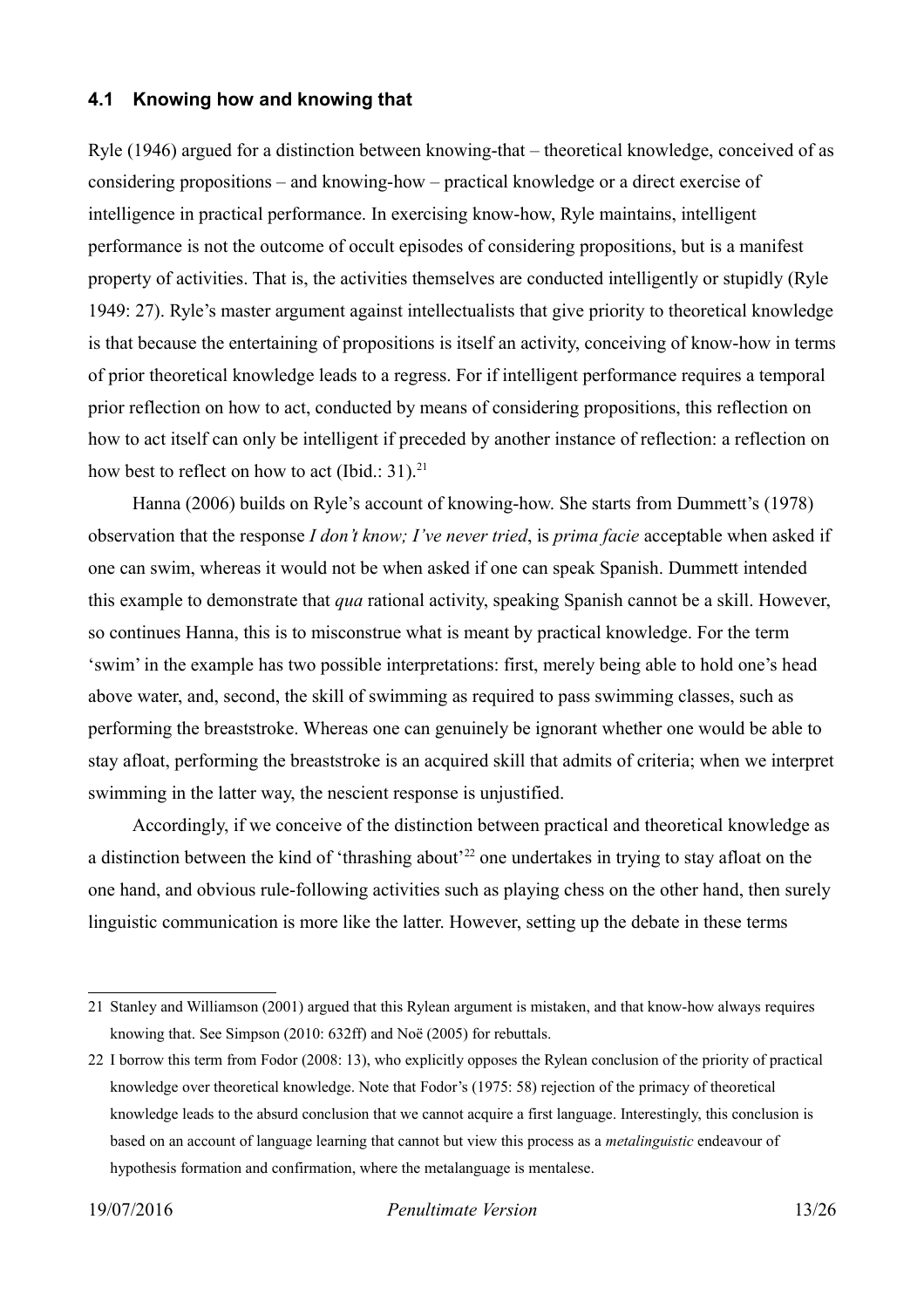excludes a third category, that of skills.<sup>[23](#page-14-0)</sup> For in contrast to merely staying afloat, performing the breaststroke is subject to evaluation and correction, and it is the possibility of correction that allows us to say that an action is performed skilfully. I therefore define skills as those activities we perform that are subject to correction by others. $24$ 

This correction in turn is possible because there is a *conventional* way in which the activity is performed. In line with the reflection on experience Love identified as necessary for the genesis of language, a particular swimming behaviour is conceived of as an instance of performing the breaststroke, and the perceived (dis)similarities with other instances of performing the breaststroke provide criteria for evaluating and correcting behaviour.

When we say that there is a conventional way of performing the breaststroke, we need not assume that there is *a* convention that guides performance. Instead, this is merely to point towards the fact that when we perform the breaststroke, we are subject to correction by others only if they conceive of it as an attempt to perform the breaststroke.<sup>[25](#page-14-2)</sup> When we think of a convention as an entity, we can come under the impression that it is the cause, or among the causes of, people behaving similarly. Instead, I propose, we should conceive of conventions as a *coming together* (*com-venire*), that is, as the emergence of relatively stable patterns of behaviour. Following Millikan (1998), I shall refer to these stable patterns as *natural conventions*. Millikan (1998: 162) understands natural conventions as 'patterns that are "reproduced"', where 'the fact that these patterns proliferate is due partly to weight of precedent, rather than due, for example, to their intrinsically superior capacity to perform certain functions'. I therefore take *conventional regularities* to be those regularities that proliferate in part due to precedent.

- <span id="page-14-0"></span>23 According to the Pablé and Hutton (2015: 68) 'Knowledge is a matter of an individual's integrational –or communicational – proficiency, which "…comprises the whole range of knowledge, abilities and experience that [he/she] can bring to bear on the communication situation in question." […] (Harris 2009: 70)'. A comparison between what I define here as skills and communicational proficiency lies outside the scope of this paper.
- <span id="page-14-1"></span>24 In (radical) embodied approaches to cognition, the notion of skill is often used in a much broader sense. Crucial here is whether there are sources of normativity that are non-social in nature. Chemero (2009: 145), for instance, sees affordances as relations between abilities and features of the environment, while maintaining 'that there is something inherently normative about abilities'. Enactivists such as Di Paolo (2005) explain non-social normativity in terms of the self-production of organisms. See Heras-Escribano, Noble & De Pinedo (2013) and Heras-Escribano & De Pinedo (2015) for a Wittgensteinian critique of these notions of normativity. For the purposes of this paper, I do not adress the question whether non-social forms of normativity exist, and therefore limit my discussion to social forms of normativity.

<span id="page-14-2"></span><sup>25</sup> Note that in consonance with earlier discussion, this experience of something as being repeatable need not imply that it is named by participants. In general, an inability to formulate explicit rules does not negate skilfulness (cf. Noë 2012: 118ff).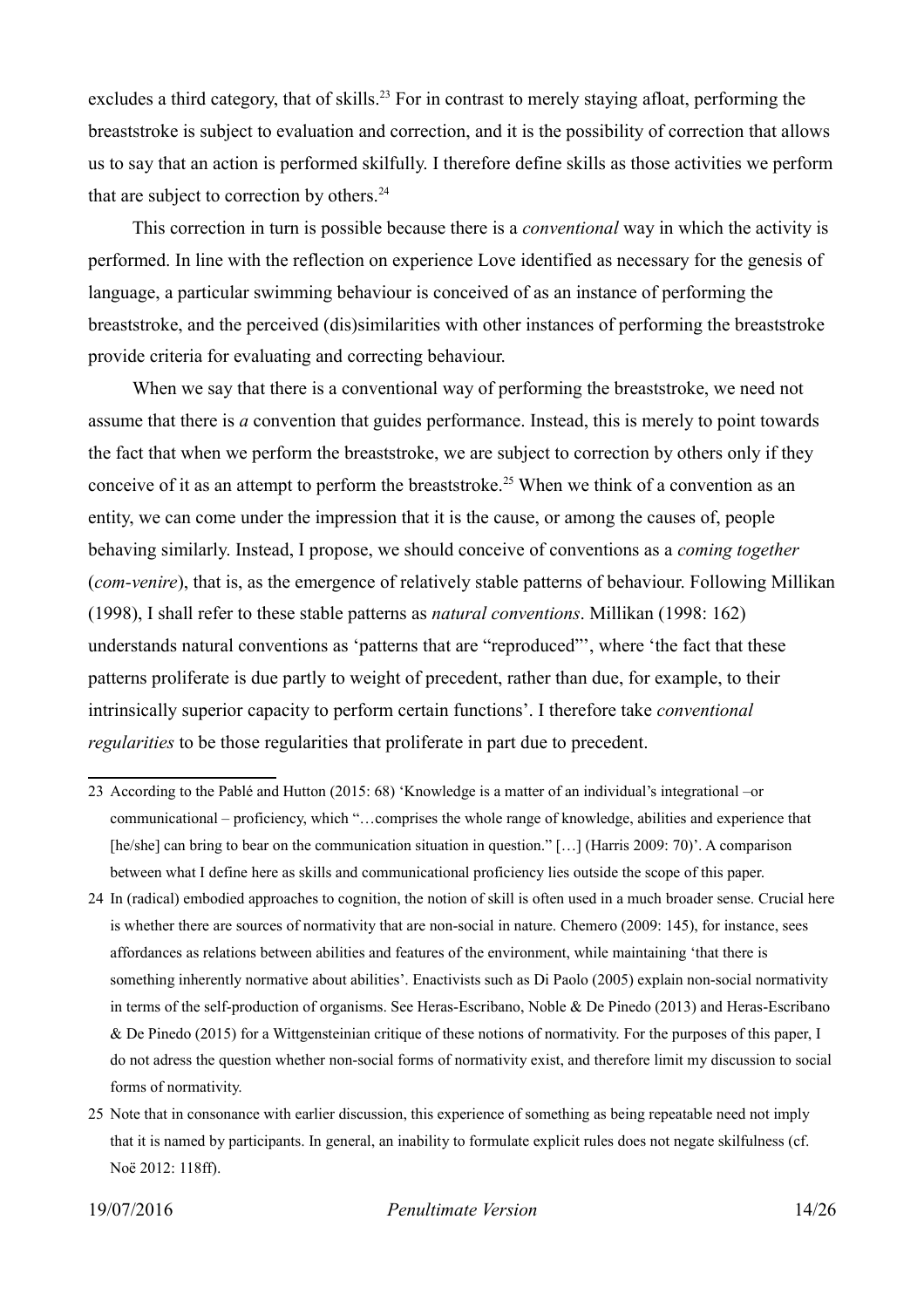According to Millikan, the 'rules' we can formulate to describe these natural conventions are just that: descriptions. The natural conventions by themselves therefore carry no prescriptive force. It is only when the behaviour of others is corrected based on an awareness of these conventional regularities, that they acquire prescriptive force, though always by proxy of the corrector (cf. Wittgenstein 1983: VI  $\S 42$ ).<sup>[26](#page-15-0)</sup> But, adding to Millikan, we have to say that the conventional regularities need not only be regularities, but also conceived of as being regularities and therefore repeatable in order for them to be counted as skilful behaviour. Note that none of this implies that the kind of rules under consideration here have to be effable for the rule-followers. In terms of the previous section, metalinguistic awareness of 'things' in use does not imply accompanying metalinguistic practices.

Before we turn our attention to the role criterial relations play in linguistic knowledge, I want to say a few words about explicitly formulated rules. Linguistic prescription based on explicit rules occurs abundantly in highly literate societies – based *inter alia* on codification in dictionaries and grammar books. In this process of codification, natural conventions are reified into what Millikan calls *stipulated conventions*, which refers to explicitly stated rules.<sup>[27](#page-15-1)</sup> This does not threaten an account of linguistic knowledge in terms of know-how. First of all, this process of reification depends on practical linguistic knowledge. Moreover, the reified rules are not occult (mental) entities, but are formulated in natural language and therefore publicly available. As such, an explicitly stated rule is not an explanatory hypothesis but a guide for conduct and a standard of correctness (Hacker 2014). Finally, similar to natural conventions, explicitly stated rules carry prescriptive force only in so far there are used to correct the behaviour of others, or, derivatively, of oneself.

#### **4.2 Criterial relations**

Besides conceiving of an utterance as repeatable, and the perception of (dis)similarities between repetitions, we still have to explain how language users can correct one another based on the appropriateness of a particular linguistic act in context. In the rest of this section, I argue that Taylor's idea of *criterial relations* provides insight in the constitution of natural conventions regarding the use of linguistic repeatables. Central to this notion is that we conceive of

<span id="page-15-0"></span><sup>26</sup> Note that this observation does not negate the fact that *once* someone mastered a particular practice, they can correct themself based on observed natural conventions. A discussion on this self-corrective process is, however, outside the scope of this paper.

<span id="page-15-1"></span><sup>27</sup> Prescription on the basis of explicit rules of course need not be based on previous conventional regularities – think for instance of a person coming up with the rules of a new game.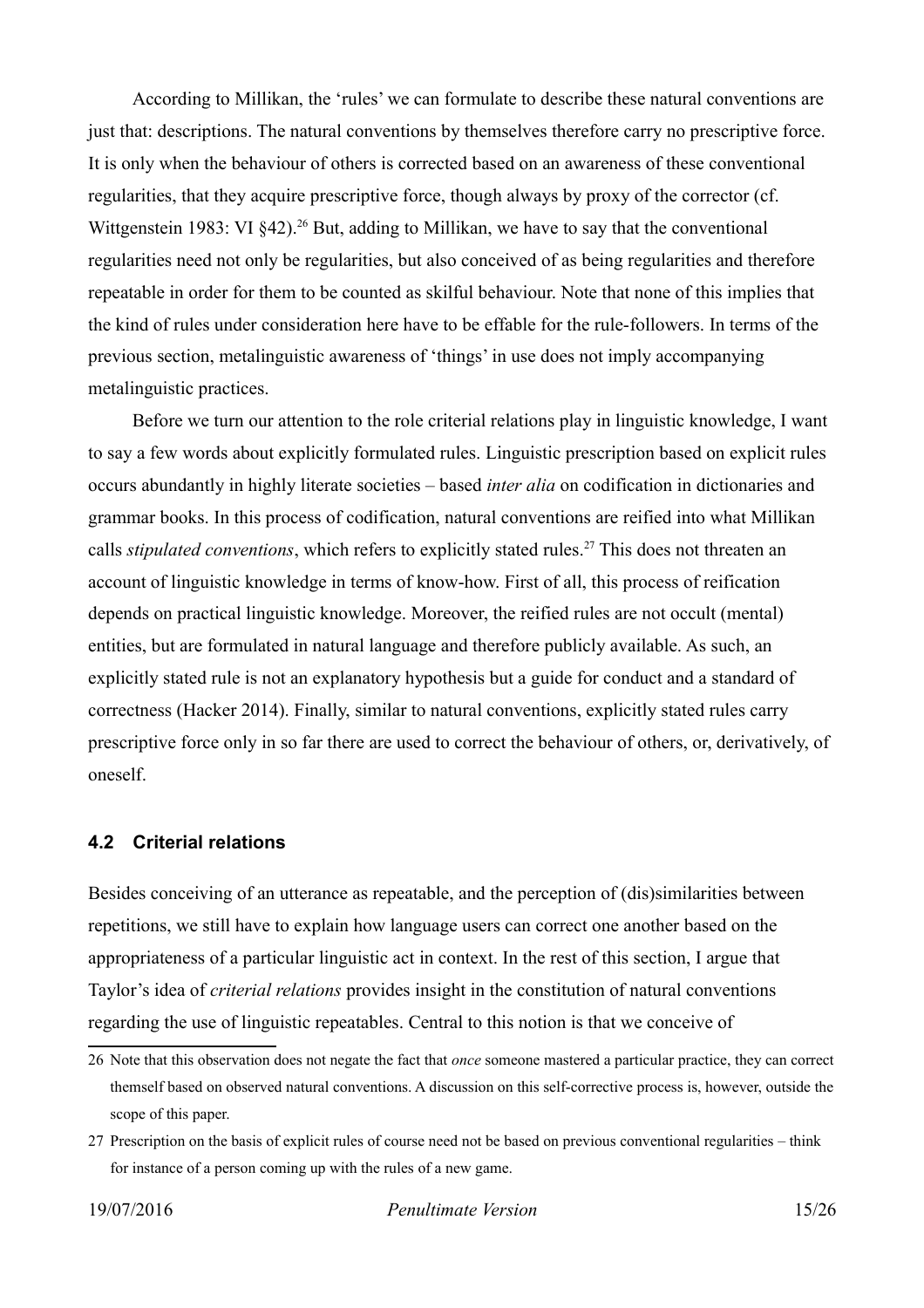metalinguistic practices as normative practices in which the experienced stability of language is forged (Taylor 1990).

According to Taylor (1990: 136), a criterial relation holds between assertions. He introduces the notion as follows: 'Part of knowing the meaning of the word *understand* is ordinarily taken to include knowing that the assertion of "he gave a correct explanation of E" provides criterial support for the justifiable assertion of "he understands E".' Understanding what a word means – understood as grasping a repeatable in use – is thus constituted by knowing how to provide criterial support for its application and recognising when criterial support is provided.<sup>[28](#page-16-0)</sup> These criterial relations can thus be conceived of as norms or rules (natural as opposed to stipulated conventions) specifying correct use of the word. However, whether or not an assertion provides criterial support for another is not determined in a decontextualised fashion. Criterial relations can only provide standards of correctness when recognised by linguistic communicators as such. This means that what criterial relations apply is always a contextually determined matter (Ibid.: 144). Crucially, a community must place a weight on the maintenance of the criterial relation, and it will usually do so if this maintenance is conducive to furthering its purposes.

A particular enlightening example of these criterial relations is given by Taylor (2000; 2010; cf. Shanker & Taylor 2001) in discussing the practice of naming.<sup>[29](#page-16-1)</sup> He starts from the observation that many parents hold that one of the first words their child learns is their own name. But, when the child is able to make vocal noises that are similar to the ones others make when they use the child's name, and the child responds to hearing its name by directing its attention to the speaker that used it, these behaviours do not show that the child conceives of that repeatable as its name. Many animals can be conditioned to respond to and produce particular vocalisations, and this fact does not show an understanding of the practice of naming. That is, a 'child's name does not enter her verbal repertoire – either productively or receptively – as a name' (Taylor 2012: 9). For besides being able to produce a vocalisation that admits of relevant similarities to her name, the child has to be 'reflexively enculturated' by knowing how to provide criterial support for utterances like *x is my name* (Taylor 2000: 496). Recognising that another person saying *I'm Roy* when you first meet them provides criterial support for saying *His name is Roy* is to go beyond the simple response to and production of a vocal noise. Whilst this example may seem trivial, it manifestly relies on the metalinguistic practice wherein the metalinguistic construct *name* is used. Note also, that in line

<span id="page-16-0"></span><sup>28</sup> Once again, in line with §3.1, I understand constitutive to mean that knowing-how to provide and recognise criterial support plays a crucial role in any behaviour we would attribute understanding to.

<span id="page-16-1"></span><sup>29</sup> These practices are of course culture-specific. Think for instance of cultures where your name changes once you reach adulthood, cultures in which a value is placed on avoiding the names of recently deceased, &c.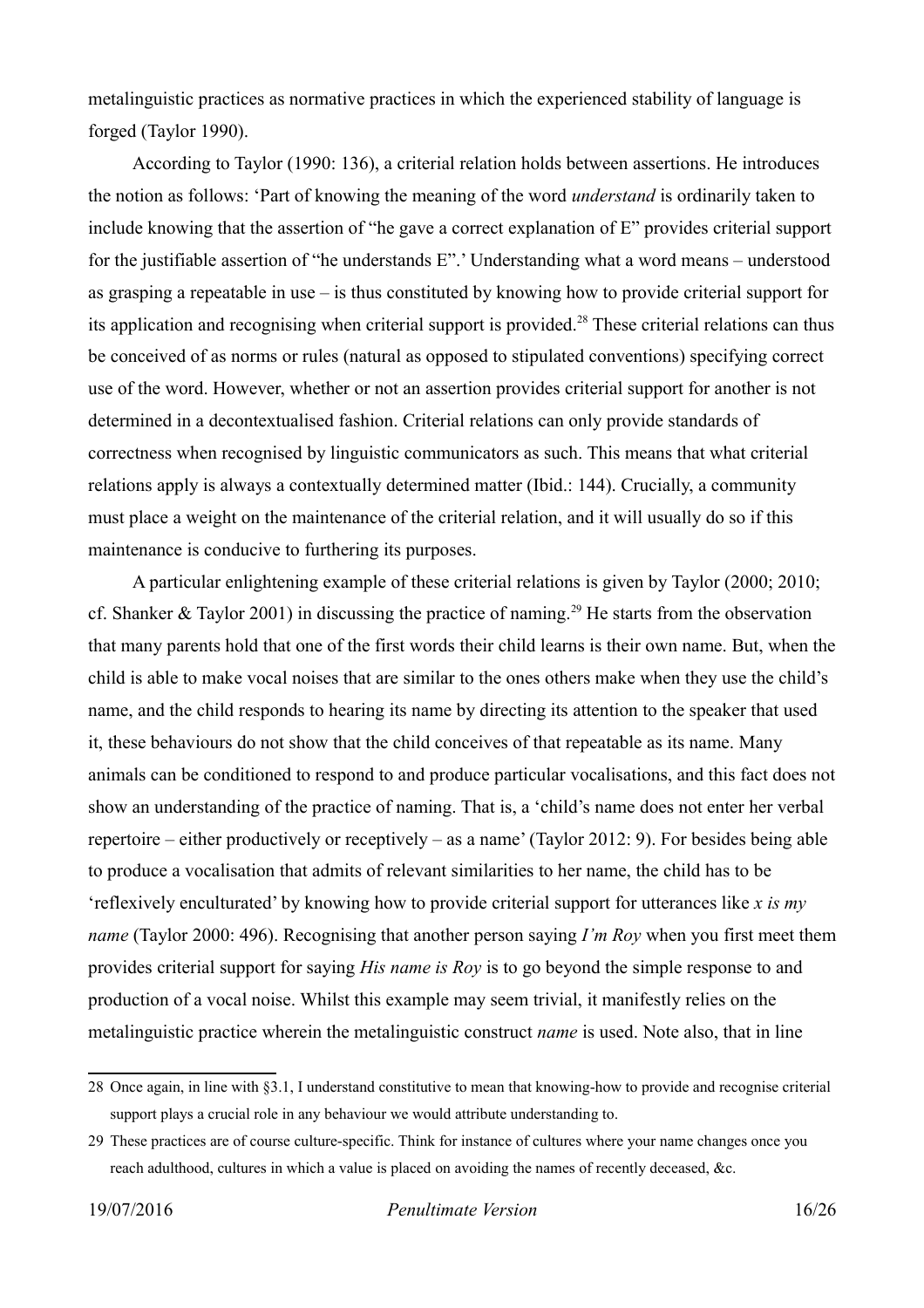with the discussion about understanding, in a culture in which the metalinguistic construct *name* is absent people would not have names – at least not what we understand by names.

To understand what it is to have a name thus includes participating in reflexive practices like telling others your name when you meet them for the first time, responding appropriately to questions like 'who is the one called Roy?', understanding that you can name your stuffed animals, &c. This shows that merely engaging in the right kind of first-order linguistic activity – where 'right kind' is determinable from the perspective of other participants – is not enough: the child has to become conversant with the appropriate second-order practices in order to understand what it means to have a name. In other words: the *prima facie* first-order practice of naming is constituted by second-order practices of reflecting on naming, in the sense that second-order practices play a crucial role in first-order practices.

It is crucial to note that, in attuning to the criterial relations that constitute the practice of naming, there is no non-arbitrary point where the child can be said to have completely mastered the practice. Even adult speakers are – in line with Putnam's (1975) idea of the *division of linguistic labour* – unaware of all metalinguistic practices that constitute the first-order practice of naming. Even in the everyday phenomenon of personal names we can imagine people who are unaware that one can change one's name, adopt a *nom de plume*, call loved ones by a pet name, &c. Moreover, the criterial relations that constitute a particular practice are ever-changing, which makes any envisaged complete understanding a practical impossibility. A useful metaphor is provided by Ryle (1945), who compares being at home in language as knowing your way around a familiar village. Both are acquired through one's daily walks and are 'knowledge by wont and not knowledge by rules' (Ibid.: 211). And in both cases, complete knowledge is impossible. This entails that there is no stable state that a person can achieve such that it can be counted as having fully mastered a particular linguistic practice.

Whilst linguistic knowledge, understood as knowing-how to give and recognise criterial support, is necessary for the participation in first-order linguistic communication, linguistic knowledge cannot be reduced to rigid application of criterial relations. Crucial here is the observation that what criterial relations apply is context dependent and subject to continuous change. Moreover, although criterial relations are often made explicit in metalinguistic practices, this need not be the case. Finally, criterial relations do not hold only between assertions, as nonverbal behaviour can provide criterial support (e.g., a person's nodding whilst you are talking to her provides criterial support for her understanding you).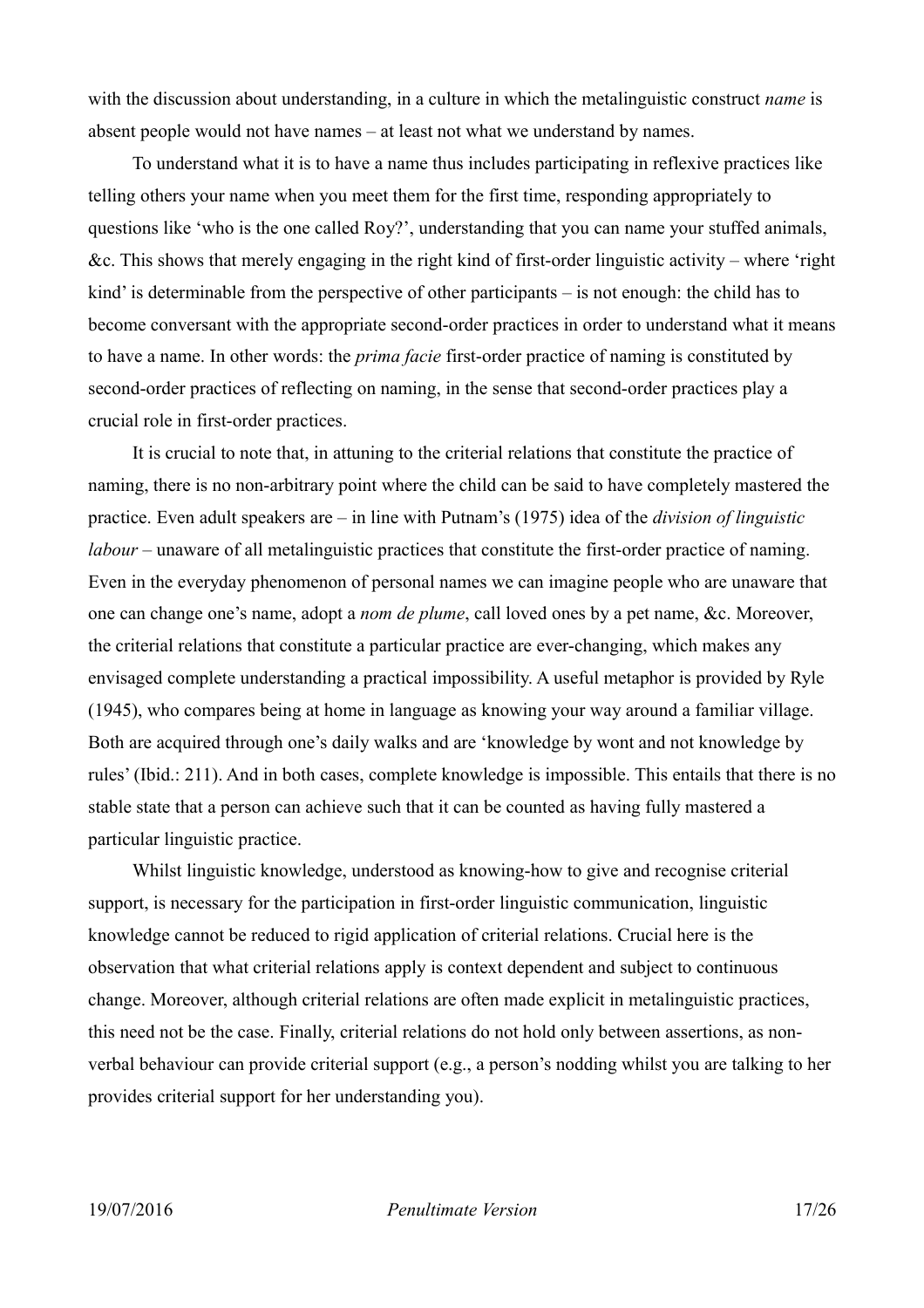#### **4.3 Linguistic knowledge and novelty**

An interesting phenomenon that shows the limitations of explanations of linguistic behaviour in terms of criterial relations is that of novelty in linguistic activities. This deviance in the application of criterial relations can of course be affected through explicit metalinguistic discourse. Take the case of Humpty-Dumpty, who claims that 'When *I* use a word, it means just what I choose it to mean.' This leads to the situation in which Alice does not understand his utterance *There's glory for you*, which does not surprise Humpty Dumpty: 'Of course you don't – till I tell you'. Only by explicitly telling her that he means *There's a knock-down argument for you* by *There's glory for you* – that is, by relying on explicit metalinguistic discourse – can Alice understand him. However, more interesting for our current purposes is people getting away with what Humpty Dumpty attempts to do *without* thereby relying on explicit metalinguistic discourse.

Davidson  $(1986)^{30}$  $(1986)^{30}$  $(1986)^{30}$  shows this possibility when discussing understanding of utterances in context. The phenomenon that interests Davidson is the fact that successful communication is rarely frustrated by novelty in linguistic activity, such as demonstrated by malapropisms, incomplete or garbled utterances, unfamiliar words, neologisms, slips of the tongue, &c. In these cases novelty is produced – knowingly or not – either through converting familiar words or constructions 'to a new use by an ingenious or ignorant speaker' (Ibid.: 259), or, through sheer invention. From this, Davidson concludes that our ability to understand one another cannot be explained in terms of what we bring to the table, since this cannot account for the specificity of the occasion (Simpson 2010: 639); instead, we converge on a mutual understanding<sup>[31](#page-18-1)</sup> in a particular context. In other words: 'a speaker may provide us with information relevant to interpreting an utterance in the course of making the utterance' (Davison 1986: 260).

This conclusion reached by Davidson thus shows how first-order utterances *themselves* get to do some of the work that we might originally have thought to be reserved for explicit metalinguistic discourse. By being understood and accepted<sup>[32](#page-18-2)</sup> by all participants *any* first-order utterance can have

<span id="page-18-2"></span>32 Of course, novelty can be understood but not accepted, e.g., when corrected. Crucially, however, correcting another

<span id="page-18-0"></span><sup>30</sup> Goldstein (2004) also notices the similarities between integrationist thought and the Davidson (1986) that wrote 'A nice derangement of epitaphs'. However, Goldstein does not part with traditional ways of conceiving of language (Harris 2004). Of particular interest to integrationists should be Davidson's (1986: 265) confutation of the language myth in his conclusion that 'there is no such thing as a language, not if a language is anything like what many philosophers and linguists have supposed', which he defines as 'a clearly defined shared structure which languageusers acquire and then apply to cases'.

<span id="page-18-1"></span><sup>31</sup> Davidson couches his discussion in terms of a convergence on a passing theory. However, by theory Davidson means what would amount to a satisfactory description of what a linguistic communicator can do, without implying that they actually know the theory in any sense of the word (Davidson 1986: 256).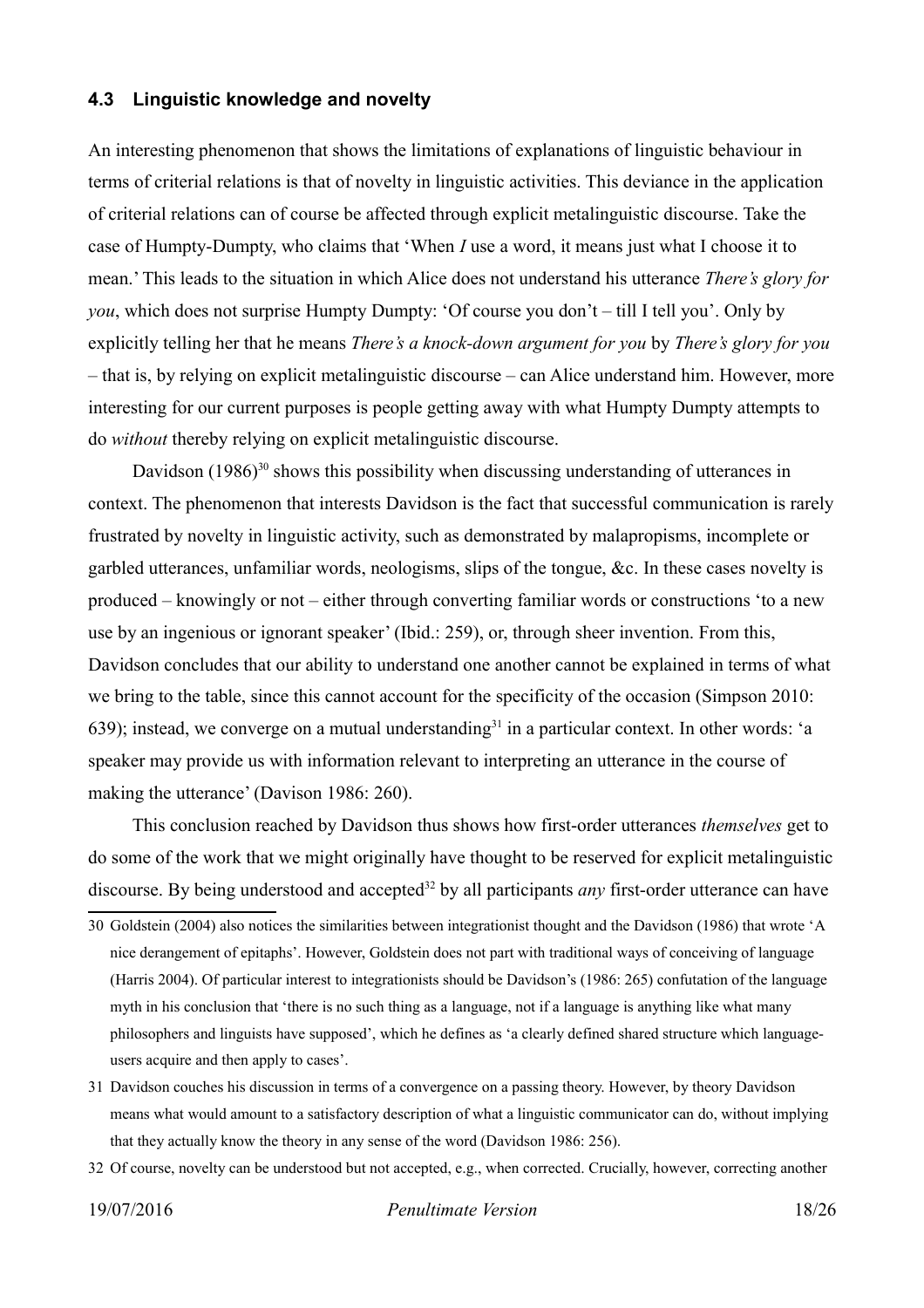second-order effects which can be transient (in the case of slips of the tongue) or longer lasting (as in the coinage of a neologism). That is, every first-order linguistic act has the potential to change the criteria by which we conceive of that very act, which means that understanding should be conceived of as a context-dependent convergence on a mutual understanding, that is, not as the transference of some-thing from one person to another.

Note also that novelty in linguistic activity is – like second-order practices – not an optional extension. This is true of course from a sociocultural perspective, since language had to originate from somewhere, but also from an ontogenetic point of view. For understanding is most apparent in a person's ability to use a word in a novel context and in novel phrases. That is, merely being able to repeat verbatim shows no understanding at all. It is only when someone can say something 'in their own words' or apply a concept to a novel situation that we are convinced that they understood something.

#### **4.4 Implications for linguistic knowledge**

The idea of a context-dependent convergence on a mutual understanding has three important implications for linguistic knowledge. *First*, as criterial relations are contextual, and language admits of novelty, there can be no rules for arriving at a mutual understanding. Understanding happens in the unfolding of an episode of communication, and cannot be explained solely by what each participant brings to the table. Like perception in radical embodied approaches, understanding is something that we do, but, crucially, something we do together.<sup>[33](#page-19-0)</sup> The absense of rules for arriving at a mutual understanding is further corroborated by the fact that understanding is often dependent on knowledge that is not traditionally understood to be linguistic. In recognising the prevalence of novelty, Davidson (1986: 265) thus concludes that 'we have erased the boundary between knowing a language and knowing our way around in the world generally'. This conclusion opposes the received view mentioned in the introduction on which linguistic knowledge is clearly delineated from other kinds of knowledge, because it is theoretical knowledge of *a language*. Note further that this conclusion is in agreement with the integrationist insight that it is impossible to distinguish in an absolute sense those aspects of a communicational episode that are linguistic from those that are not. It is therefore in principle impossible to delineate sharply linguistic knowledge from nonlinguistic knowledge.

person relies on understanding to a degree what they wanted to say. If you simply do not understand at all what another person says you cannot correct what they said.

<span id="page-19-0"></span><sup>33</sup> Even in the *prima facie* example of solitary understanding, such as understanding a text one is reading, one can only be certain one has understood it when one agrees with others in discussing the text.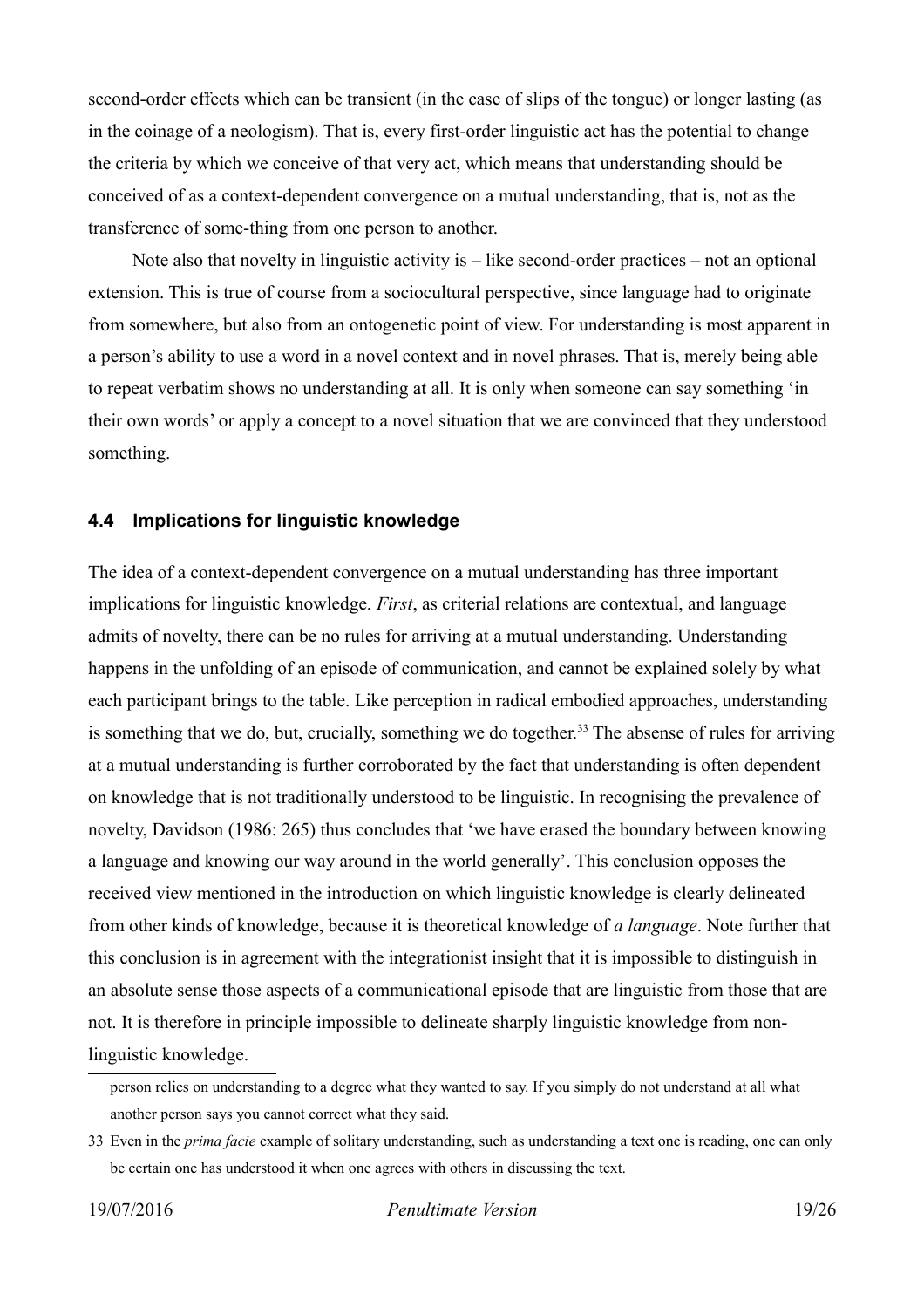Take knowledge of English spelling, a *prima facie* paradigm example of linguistic knowledge. Knowing-how to spell English words, however, means knowing that there is a difference between American English and British English, and that, depending on the context, either *behavior* or *behaviour* is correct. Knowing how to spell correctly thus includes knowing when to use which form, and this in turn relies on knowledge that is not *prima facie* linguistic.

*Second*, criterial relations hold not only between assertions. In producing linguistic behaviour, we rely on a host of resources in making ourselves understood. Criterial relations therefore hold not only between utterances, but also between *prima facie* non-linguistic actions and utterances. In the example we looked at earlier, opening the window at request showed an understanding of that request. The fact that the addressee starts acting without requests for elucidation thus provides criterial support – in this particular context – for her having understood it. In realising that the distinction between linguistic knowledge and non-linguistic knowledge is not clear-cut, we thus also have to acknowledge that criterial relations hold not only between utterances, but between any aspect of our behaviour and utterances.

*Finally*, in highlighting the context-dependency of converging on a mutual understanding, what it is that we understand cannot be the utterance itself – for there is no such thing as the utterance itself without theoretically misbegotten decontextualisation. Instead, what we understand is a person trying to get a point across by means of language. So, instead of understanding *language,* we understand *others* (Simpson 2010). This further underlines the blurring of the distinction between linguistic knowledge and knowing our way around in the world generally.

Summarising this section, I argued that linguistic behaviour is grounded in skilful use of linguistic repeatables; this behaviour is skilful because it is subject to correction. This correction is based in the (dis)similarities perceived between occurent and previous utterances based on metalinguistic experience, as well as criterial relations to which people attune through metalinguistic practices. What criterial relations apply is not decontextually determined. In any linguistic episode, criterial relations can be changed and constituted without the need for explicit metalinguistic discourse. This shows a blurring of the distinction between linguistic and nonlinguistic knowledge, as well as a wider application of the notion of criterial relations. In the concluding section I revisit Love's distinction from the perspective of this account of linguistic knowledge.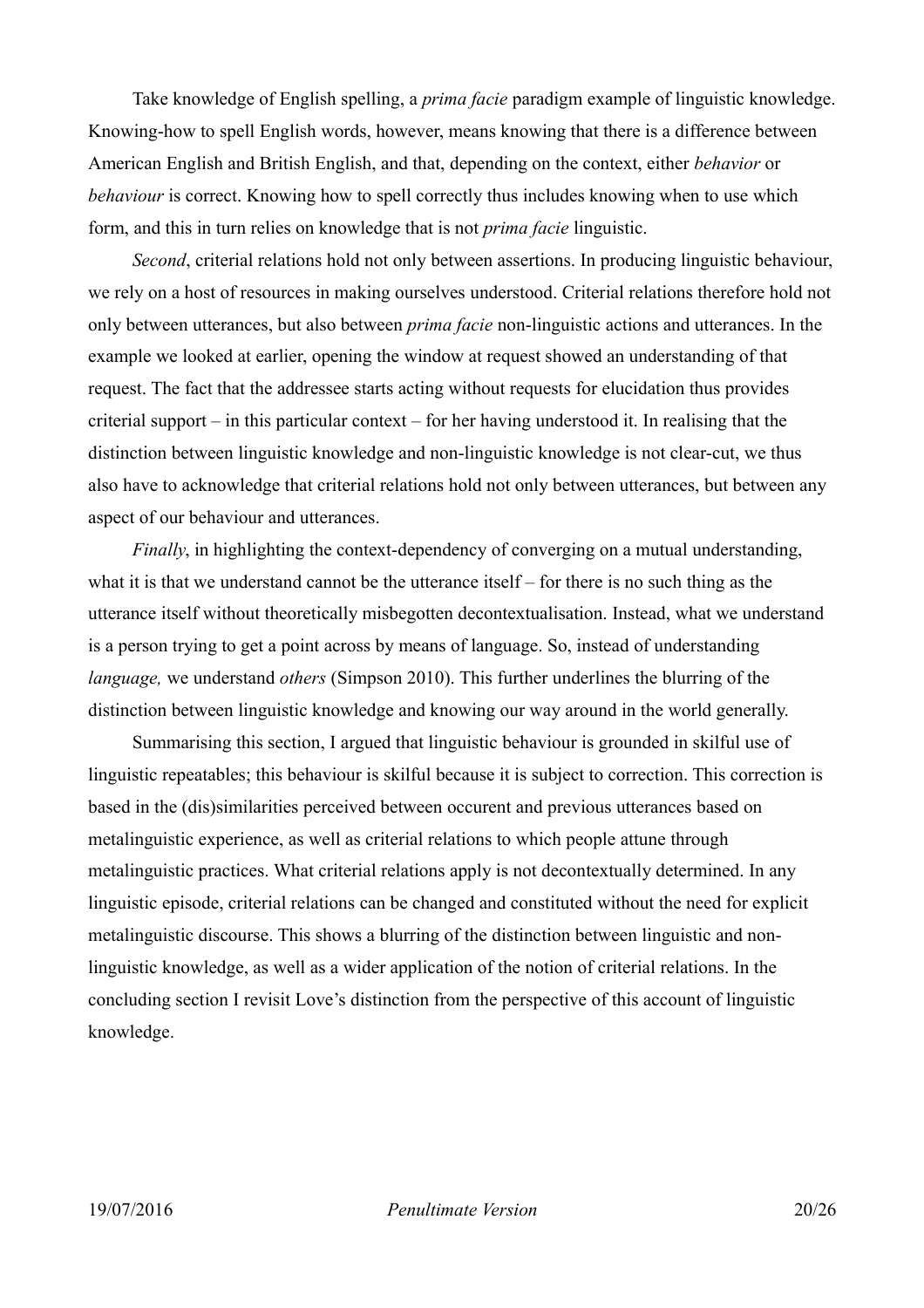### **5 Love's distinction revisited**

In this paper I proposed an account of linguistic knowledge in terms of knowing-how, which firmly places linguistic knowledge within the reach of theories that propose a radically embodied account of cognition. In this final section, I revisit Love's distinction from the perspective of the account of linguistic knowledge developed in this paper.

I start with the relatively trivial observation made by Wittgenstein (1953: §97) that metalinguistic constructs, such as *language*, cannot be but 'humble' words like any other. This entails that all second-order practices are necessarily also first-order practices. In other words, although arising out of reflexivity, metalinguistic practices are not outside language in the way that a tennis commentator is outside the match he talks about (Harris 1998:25). As opposed to tennis, 'language, being language, is on its own. It is interpretatively terminal.' (Love 2003: 88; 2007).

As mentioned in the introduction, Pablé and Hutton (2015) claim that 'first and second-order practices are inextricably intertwined'. We are now in a position to elucidate this claim. It is crucial to realise that the ability to participate in metalinguistic practices does not leave the first-order activities untouched. Think for instance of learning English grammar. To be competent in English grammar is not merely to take a metalinguistic perspective on first-order linguistic activity or linguistic inscriptions every once in a while; one's own first-order linguistic activity has to be in accordance with English grammar to count as being competent. To say that metalinguistic practices are normative with regards to first-order linguistic activity is to take account of the shaping force that they have – subject of course to participants' recognition of the pertinence of the particular metalinguistic practice.<sup>[34](#page-21-0)</sup>

This point is also made by Noë<sup>[35](#page-21-1)</sup> (2012: 3), who describes the relation between first-order linguistic activity and second-order practices as follows: 'The first-order practice contains within it the second-order practice. For thinking about language and language-use is one of the basic and unavoidable things we use language to do. There is no such thing as the naïve, unreflective, theoretically unbiased user of language.' The impossibility of an unreflective user of language is also the conclusion reached in this paper: to be able to participate in linguistic practices at all, one has to be able to participate in metalinguistic practices. If we conceive of linguistic knowledge as including knowing-how to provide and recognise criterial support, this means that a competent

<span id="page-21-0"></span><sup>34</sup> To be competent in English grammar does not entail, for instance, that one's linguistic behaviour is *always* in accordance with it. Everybody that has transcribed spoken language verbatim knows that spoken language often does not consist of well-formed sentences.

<span id="page-21-1"></span><sup>35</sup> Noë (2009: 198) acknowledges the influence of Roy Harris on his own thinking about language.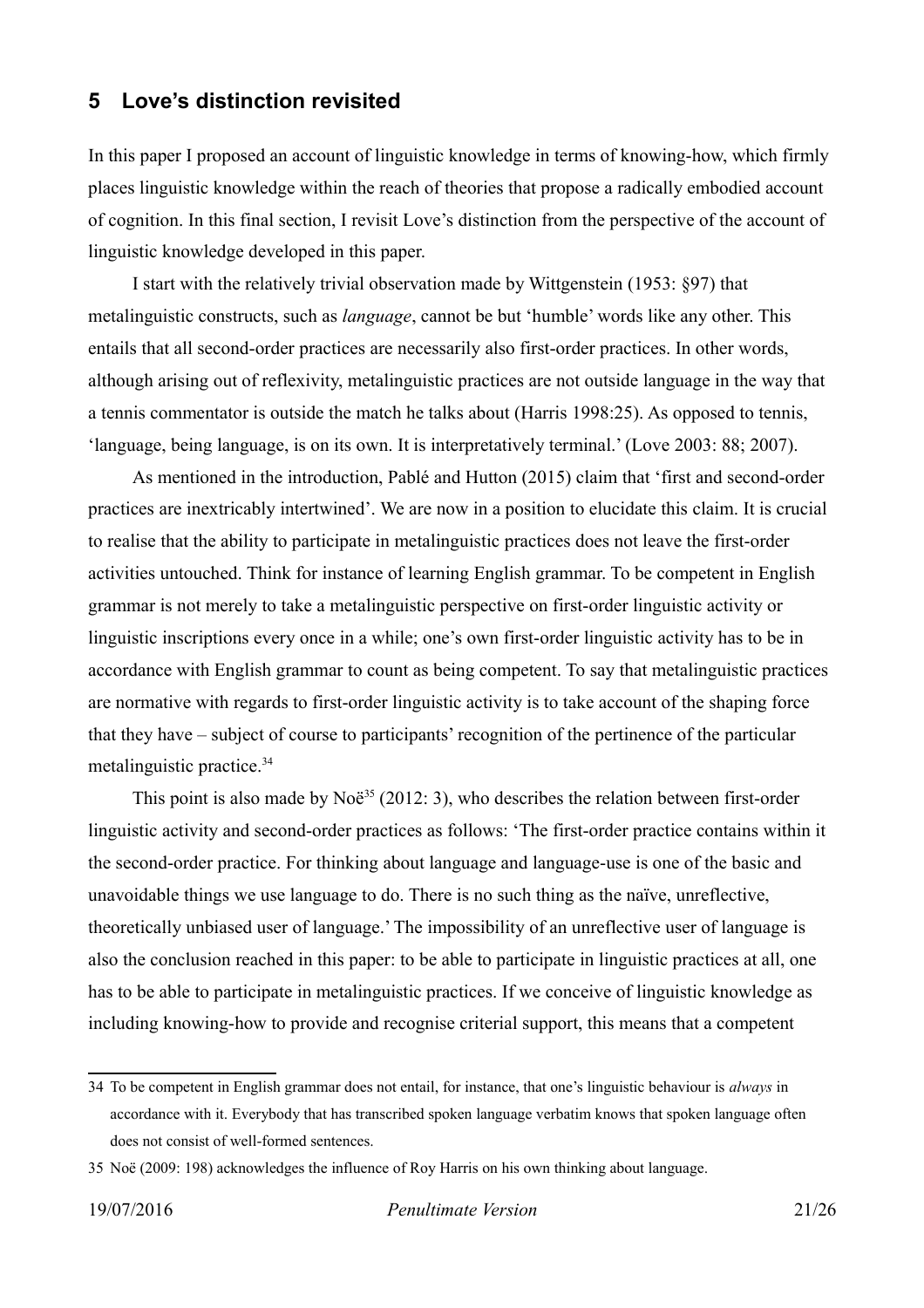linguistic communicator has to talk and write in such a way that she can provide this criterial support.

This in turn requires an ongoing reflective attitude towards one's own and others' first-order linguistic activity. Being able to participate in metalinguistic practices is therefore not properly described merely as being able to switch rapidly between unreflective first-order linguistic activity and detached metalinguistic reflection on that activity. To be a competent language user is perforce to be a competent critic of language (Noë 2012), and one can only be critical when one recognises when one needs to be. Claiming that metalinguistic practices are constitutive of linguistic knowledge, in the end, boils down to claiming that to be a competent linguistic communicator, one has to have a reflective – or metalinguistic – attitude towards what one is doing *whilst* being engaged in linguistic activities. It is to perceive directly when a person uses a word incorrectly, to see the spelling error as one reads the text, to understand that someone unfamiliar introduces themself when they utter a name, to notice when you don't understand what is being said, &c. To be a competent linguistic communicator one has to be sensitive to the criterial relations that originate from metalinguistic practices in the course of first-order linguistic activity. All first-order linguistic activity thus has a second-order dimension to it, in the sense that it is directly perceived in terms of the metalinguistic practices that constitute it.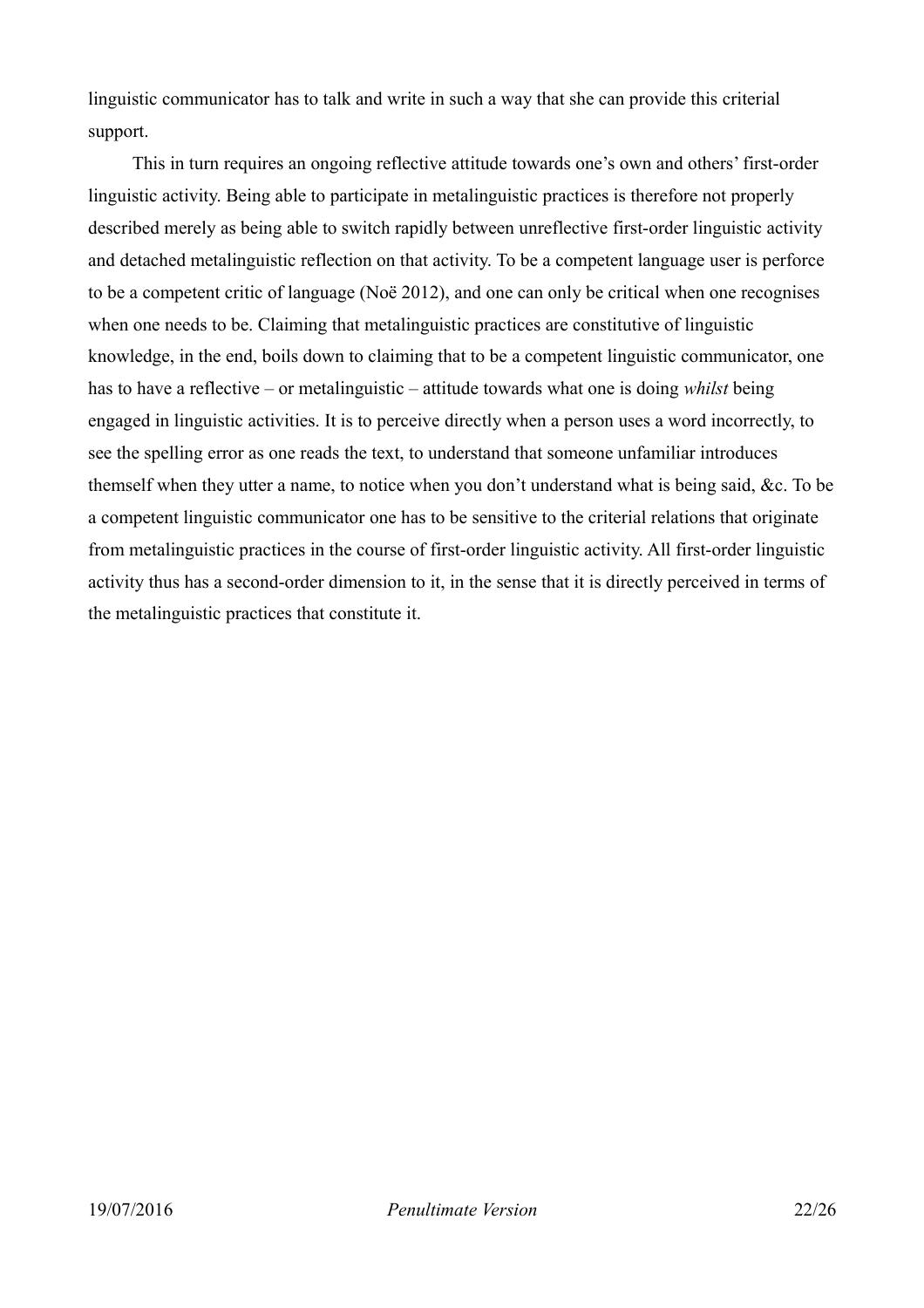## **6 Acknowledgements**

I thank Dorthe Duncker, James Grayot, Matthew Harvey, F.A. Muller, Talbot Taylor, and Karim Zahidi for comments and discussion. I thank Nigel Love and Talbot Taylor for the invitation to contribute to this special issue. This work was supported by The Netherlands Organisation for Scientific Research (NWO).

# **7 References**

- Barber, A. (2003) Introduction. In A. Barber (Ed.) *Epistemology of Language*, 1–43. Oxford: Oxford University Press.
- Chemero, A. (2009) *Radical Embodied Cognitive Science*. Cambridge, Ma.: The MIT Press.
- Cowley, S.J. (2011) Distributed language. In S. Cowley (Ed.) *Distributed Language*, 185–210. Amsterdam/Philadelphia: John Benjamins.
- Cowley, S.J. (2011b) Taking a Language Stance, *Ecological Psychology*, 23(1), 1-25.
- Davidson, D. (1986) A Nice Derangement of Epitaphs. In E. Lepore (Ed.) *Truth and Interpretation: Perspectives on the Philosophy of Donald Davidson,* 433–446. Oxford: Blackwell.
- Davis, H.G. (2003) Introduction. In: H.G. Davis & T.J. Taylor (Eds.) *Rethinking Linguistics*, 1–16. London/New York: RoutledgeCurzon.
- Davis, H.G. & Taylor, T.J. (Eds.) (1990) *Redefining Linguistics*. London/New York: Routledge.
- Davis, H.G. & Taylor, T.J. (Eds.) (2003) *Rethinking Linguistics.* London/New York: RoutledgeCurzon.
- Degenaar, J. & Myin, E. (2014) Representation-hunger reconsidered, *Synthese*, 191, 3639–3648.
- Di Paolo, E. (2005) Autopoiesis, adaptivity, teleology, agency, *Phenomenology and the Cognitive Sciences*, 4, 429-452.
- Dummett, M. (1978/1993). What do I know when I know a language? In: M. Dummett (Ed.) *The seas of Language,* 94–105. Oxford: Oxford University Press.

Fodor, J.A. (2008) *LOT 2: The Language of Thought Revisited*. Oxford: Oxford University Press.

Fodor, J.A. (1975) *The Language of Thought*. Cambridge, Ma.: Harvard University Press.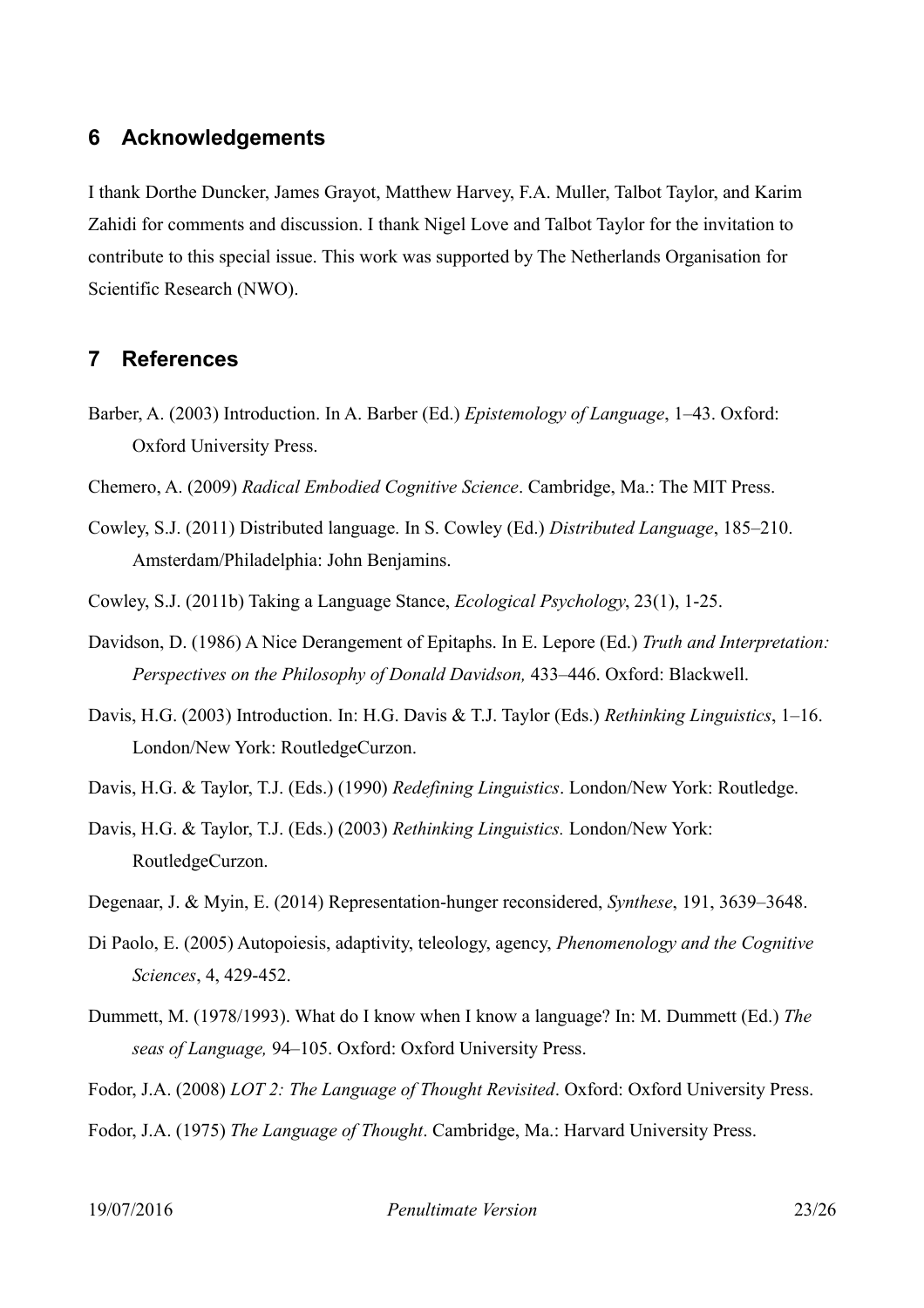- Gibson, J.J. (1979) *The Ecological Approach to Visual Perception*. New Jersey: Houghton Mifflin.
- Goldstein, L. (2004) Philosophical Integrations, *Language Sciences*, 26, 545–563.
- Hacker, P.M.S. (2014) Two Conceptions of Language, *Erkentniss*, 79, 1271-1288.
- Hanna, P. (2010) Swimming and Speaking Spanish, *Philosphia*, 34, 267–285.
- Harris, R. (1996) *The Language Connection.* Bristol: Thoemmes Press.
- Harris, R. (1998) *Introduction to Integrational Linguistics.* Oxford: Pergamon.
- Harris, R. (2001) *The Language Myth in Western Europe*. Richmond: Curzon.
- Harris, R. (2003) On redefining linguistics. In: H.G. Davis & T.J. Taylor (Eds.) *Rethinking Linguistics*, 17–68. London/New York: RoutledgeCurzon.
- Harris, R. (2004) Integrationism, language, mind and world, *Language Sciences,* 26, 727–739.
- Harris, R. (2009) *Integrationist Notes and Papers. 2006–2008*. Gamlingay: Bright Pen.
- Harvey, M.I. (2015) Content in languaging: why radical enactivism is incompatible with representational theories of language. *Language Sciences,* 48, 90–129.
- Heras-Escribano, M., Noble, J., & De Pinedo, M. (2013) The only wrong cell is the dead one: On the enactive approach to normativity. In: P. Liò et al. (Eds.) *Advances in Artificial Life*, 665– 670. Cambridge, MA.: The MIT Press.
- Heras-Escribano, M. & De Pinedo, M. (2015) Are affordances normative?, *Phenomenology and the Cognitive Sciences*, online first, 1–25.
- Hutto, D. D. & Myin, E. (2013). *Radicalizing Enactivism. Basic Minds without Content*. Cambridge, Ma.: The MIT Press.
- Hutto, D. D. (2006). Both Bradley and biology: Reply to Rudd. In R. Menary (Ed.) *Radical Enactivism: Intentionality, Phenomenology and Narrative*, 81–105. Amsterdam/Philadelphia: John Benjamins.
- Kravchenko, A.V. (2009) The experiential basis of speech and writing as diferent cognitive domains, *Pragmatics & Cognition,* 17(3): 527–548.
- Love, N. (1990) The locus of languages in a redefined linguistics. In: H.G. Davis & T.J. Taylor (Eds.) *Redefining Linguistics,* 53–118. London/New York: Routledge.
- Love, N. (1995) On construing the world of language. In J. R. Taylor (Ed.) *Language and the Cognitive Construal of the World,* 377–390. Berlin: Mouton de Gruyter.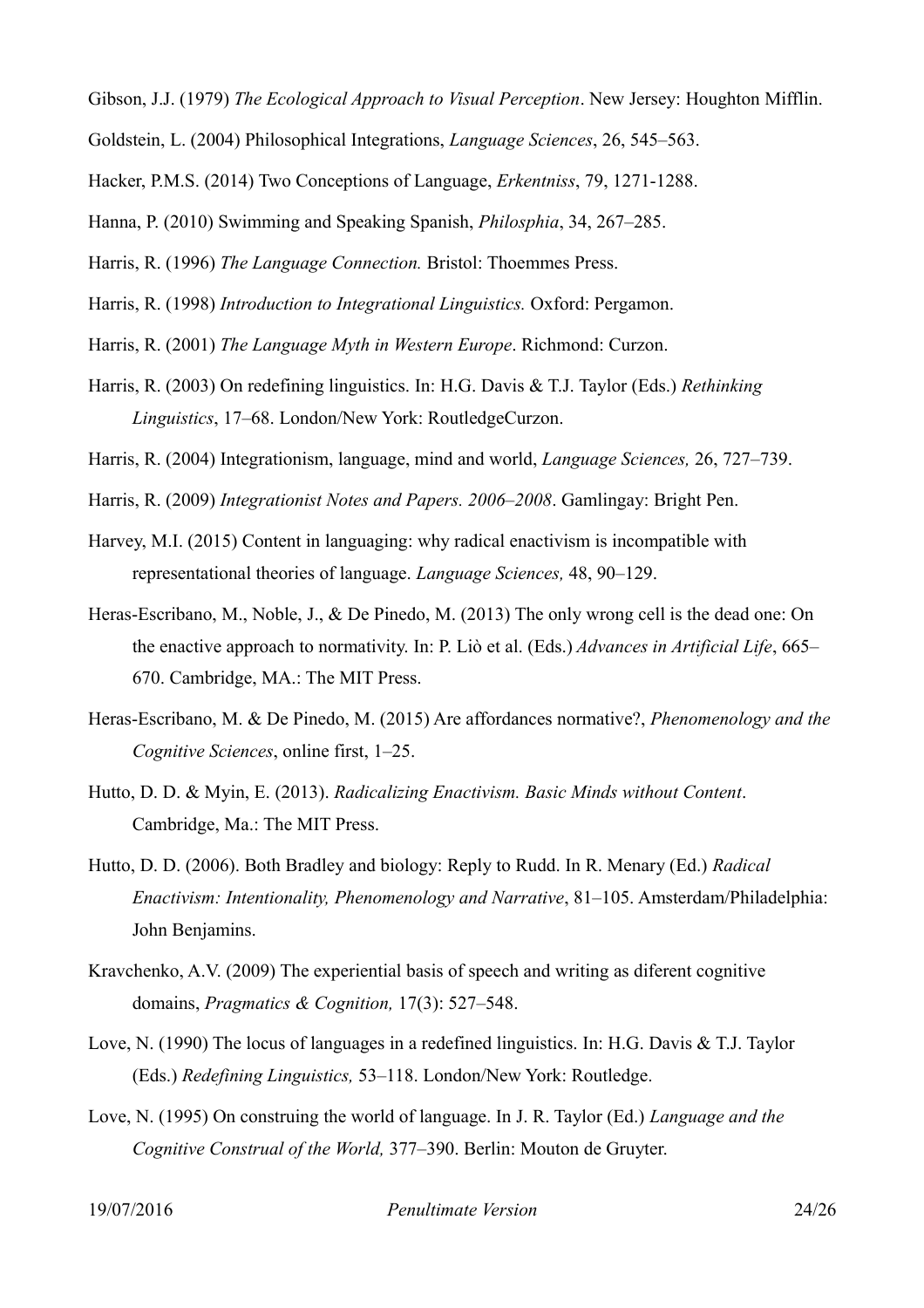- Love, N. (2003) Rethinking the fundamental assumption of linguistics. In: H.G. Davis & T.J. Taylor (Eds.) *Rethinking Linguistics*, 69–94. London/New York: RoutledgeCurzon.
- Love, N. (2004) Cognition and the language myth, *Language Sciences*, 26, 525–544.

Love, N. (2007) Are languages digital codes?, *Language Sciences*, 29, 690–709.

- Matthews, R. (2003) Does Linguistic Competence Require Knowledge of Language? In A. Barber (Ed.) *Epistemology of Language*, 187–213. Oxford: Oxford University Press.
- Millikan, R.G. (1998) Language Conventions Made Simple, *The Journal of Philosophy*, XCV(4), 161-180.
- Noë, A. (2005) Against intellectualism, *Analysis*, 65(4), 278–290.
- Noë, A. (2009) *Out of our Heads: Why You Are Not Your Brain, and Other Lessons from the Biology of Consciousness.* New York: Hill and Wang.
- Noë, A. (2012) *Varieties of Presence*. Cambridge, MA.:Harvard University Press.
- Pablé, A. & Hutton, C. (2015) *Semiotics, Communication and Cognition*. Boston/Berlin: De Gruyter Mouton
- Putnam, H. (1975) The meaning of 'meaning', *Minnesota Studies in the Philosophy of Science,* 7, 131–193.
- Ryle, G. (1946) Knowing how and knowing that, *Proceedings of the Aristotelian Society*, vol XLVI.
- Ryle, G. (1949) *The Concept of Mind*. University of Chicago Press.
- Ryle, G. (1962) Abstractions. In: G. Ryle (2009) *Collected Essays 1929-1968*, 448–458. New York, NY: Routledge.
- Ryle, G. (1945) Philosophical Arguments. In: G. Ryle (2009) *Collected Essays 1929-1968*, 203– 221. New York, NY: Routledge.
- Shanker, S.G. & Taylor, T.J. (2001) The House that Bruner Built. In: Bakhurst, D., Shanker, S.G. (Eds.) *Jerome Bruner: Language, Culture, Self,* 50–70. Sage: London.

Simpson, D. (2010) Language and know-how, *Phenomenology and Cognitive Science*, 9, 629–643.

- Stanley, J. & Williamson, T. (2001) Knowing how, *The Journal of Philosophy,* 97, 411–444.
- Taylor, T. J. (1986) Do you understand? Criteria of Understanding in Verbal Interaction, Language and Communication, 6(3), 171-180.
- Taylor, T.J. (1990) Normativity and linguistic form. In: H.G. Davis & T.J. Taylor (Eds.) *Redefining*